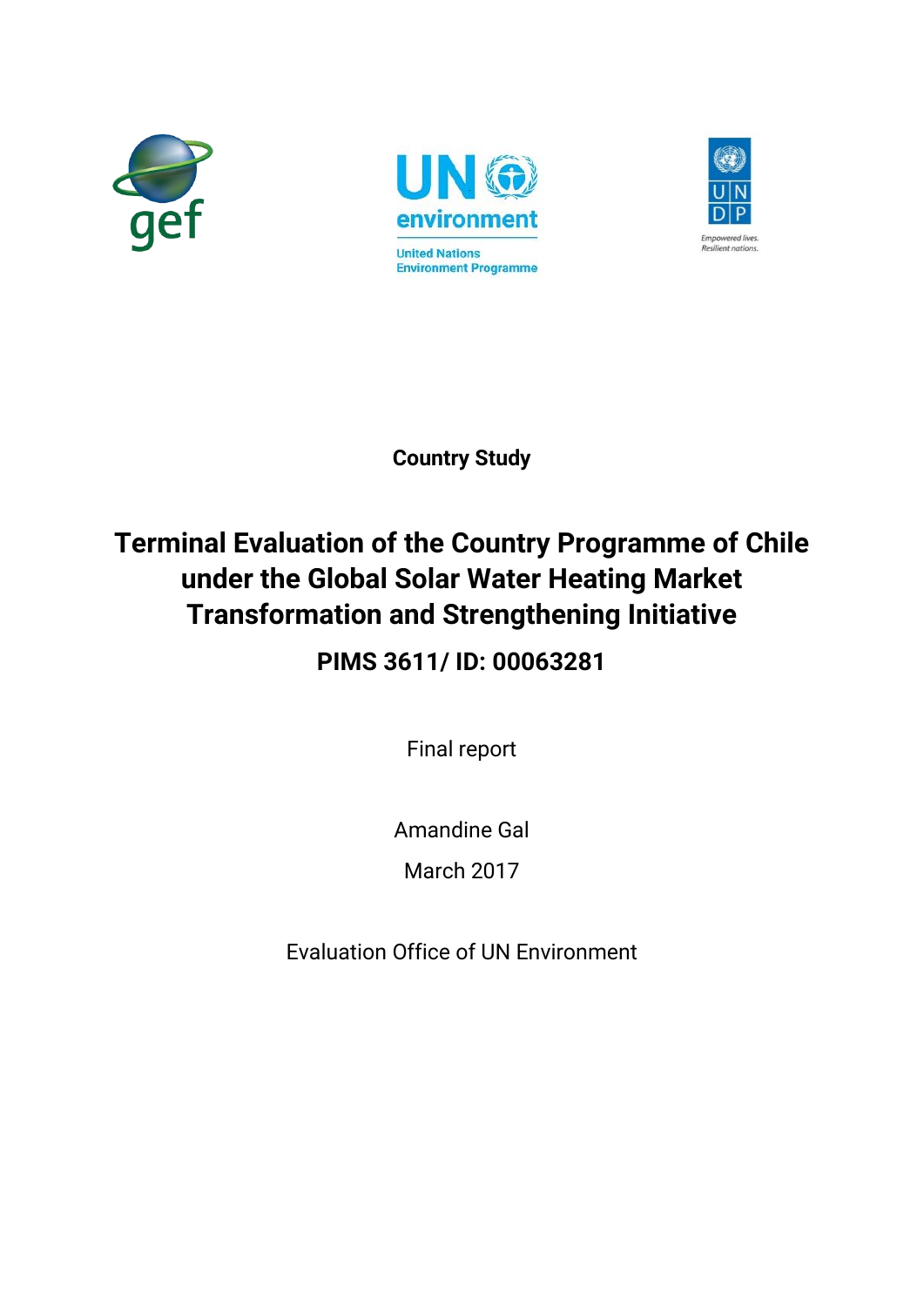## **Preamble**

This evaluation report has been produced as part of the Terminal Evaluation of the GEF/UNEP/UNDP project entitled 'Global Solar Water Heating Market Transformation and Strengthening Initiative' (GEF ID 2939). The UNEP led global knowledge management component and UNDP implemented country programmes in Albania, Chile, Lebanon and Mexico were evaluated under supervision of the UNEP Evaluation Office in 2016. This report serves as an independent evaluation of the Country Programme of Chile, but should be considered as part of the overall evaluation together with other country programme evaluations. These evaluation reports and related Terms of Reference are available at UNEP Evaluation Office webpage (unep.org/evaluation/) and UNDP Evaluation Resource Centre (erc.undp.org).

This report has been prepared by an independent consultant evaluator and is a product of the Evaluation Office of UNEP. The findings and conclusions expressed herein do not necessarily reflect the views of Member States or the UNEP Senior Management, UNDP, or project stakeholders, who were consulted in the preparation of this report. This report, or portions thereof, may not be reproduced without explicit written reference to the source.

## **Project Identification Table**

**.** 

| <b>NAME OF THE PROJECT:</b>            | The Country Program of Chile under the Global Solar Water Heating Market Transformation<br>and Strengthening Initiative (PIMS 3611) |                                              |                                                                                                               |
|----------------------------------------|-------------------------------------------------------------------------------------------------------------------------------------|----------------------------------------------|---------------------------------------------------------------------------------------------------------------|
| GEF ID:                                | 2939                                                                                                                                | ATLAS ID:                                    | 00063281                                                                                                      |
| UNDP PIMS ID:                          | 3611                                                                                                                                |                                              |                                                                                                               |
| GEF project ID:                        | 63281                                                                                                                               | Project Type:                                | Full-size project                                                                                             |
| GEF OP #:                              | 6                                                                                                                                   | Focal Area(s):                               | Climate Change                                                                                                |
| GEF approval date:                     | July 29, 2008                                                                                                                       | <b>GEF Strategic</b><br>Priority/Objective:  | Promoting the Adoption of<br>Renewable Energy by<br>Removing Barriers and<br>Reducing Implementation<br>Costs |
| <b>Expected Start Date:</b>            |                                                                                                                                     | Actual start date:                           | May 1, 2009                                                                                                   |
| Planned completion date:               | December 1, 2013                                                                                                                    | Actual completion date:                      | December 2015                                                                                                 |
| Planned project budget at<br>approval: | $3,331,500^1$                                                                                                                       | Total expenditures reported<br>as of [date]: | 1.499.763.30                                                                                                  |
| GEF grant (USD):                       | 1,500,000                                                                                                                           |                                              |                                                                                                               |

<sup>&</sup>lt;sup>1</sup>This amount includes co finance of the government and other entities. As per ProDoc (English version), total UNDP managed budget was 1,500,000 USD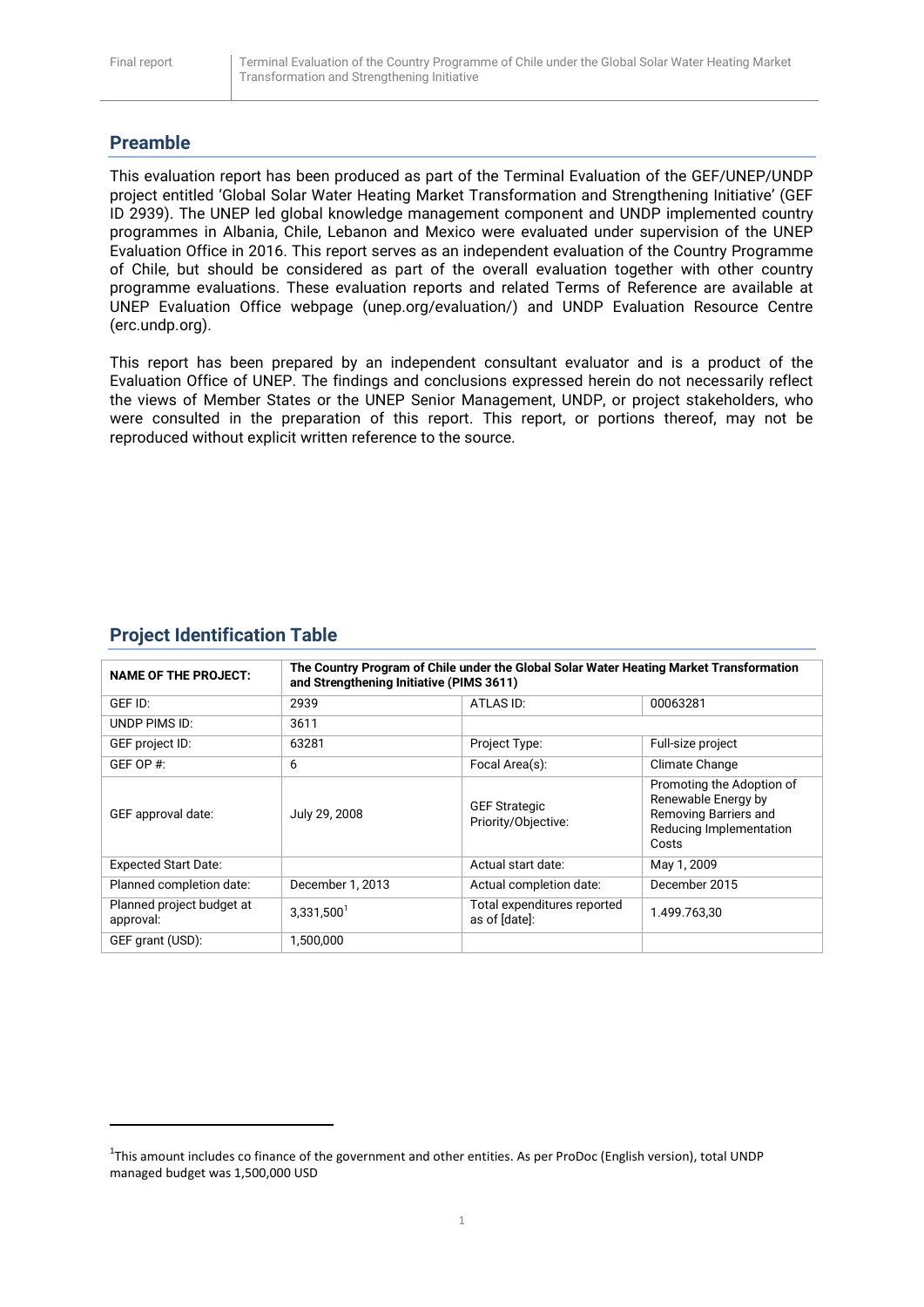# **Table of contents**

| 1            |                 |  |
|--------------|-----------------|--|
|              | 1.1             |  |
|              | 1.2             |  |
| $\mathbf{2}$ |                 |  |
|              | 2.1             |  |
|              | 2.2             |  |
|              | 2.3             |  |
|              | 2.4             |  |
|              | 2.5             |  |
|              | 2.6             |  |
|              | 2.7             |  |
| 3            |                 |  |
|              | 3.1             |  |
|              | 3.2             |  |
|              | 3.3             |  |
|              | 3.3.1           |  |
|              | 3.3.2           |  |
|              | 3.3.3           |  |
|              | 3.4             |  |
|              | 3.5             |  |
|              | 3.6             |  |
|              | 3.6.1           |  |
|              | 3.6.2           |  |
|              | 3.6.3           |  |
|              | 3.6.4           |  |
|              | 3.6.5           |  |
|              | 3.6.6           |  |
|              | 3.6.7           |  |
|              | 3.6.8           |  |
| 4            |                 |  |
|              | 4.1             |  |
|              | 4.2             |  |
|              | 4.3             |  |
|              | <b>ANNEX I.</b> |  |
|              | ANNEX II.       |  |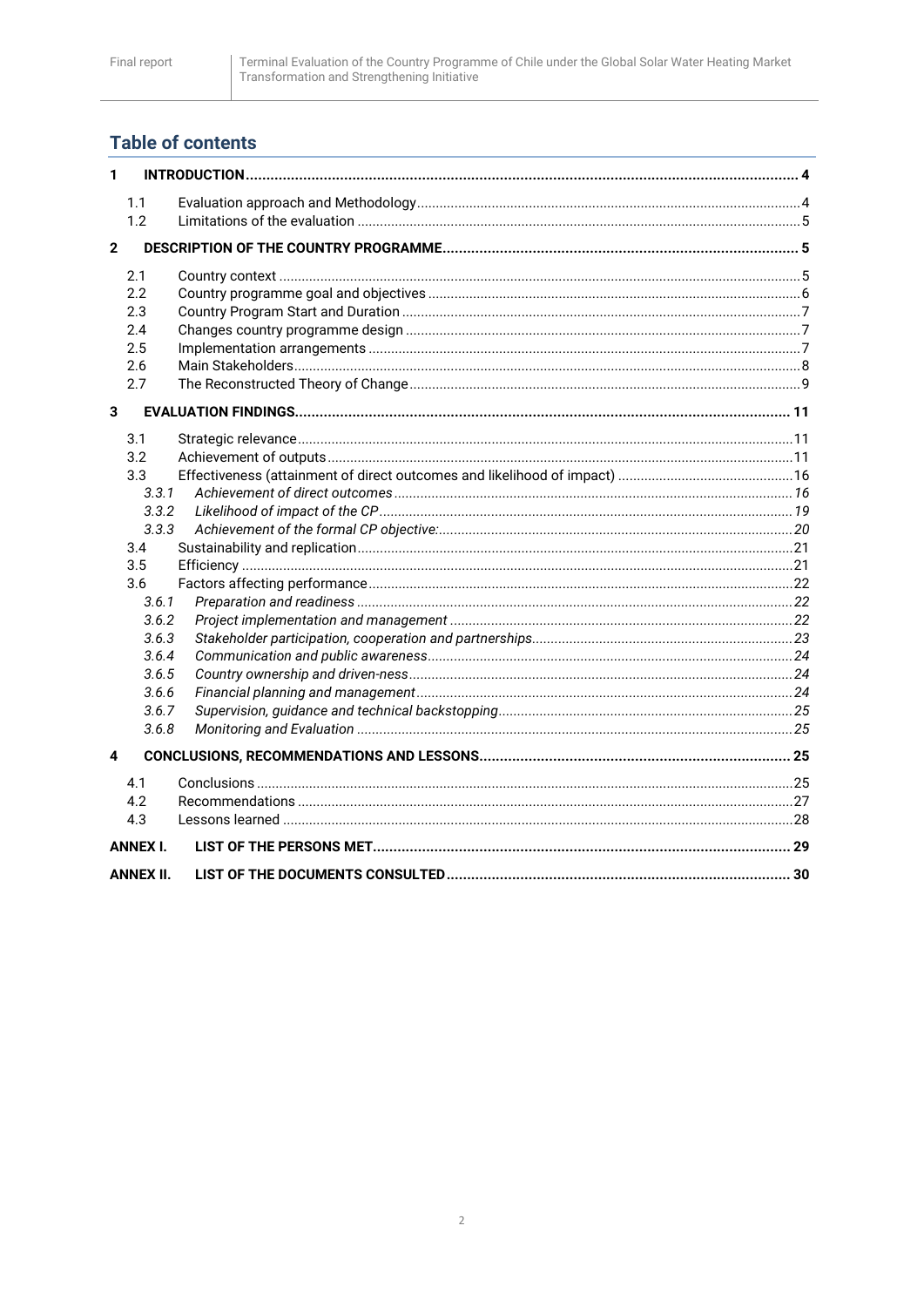## **ACRONYMS**

| <b>Chilean Solar Energy Association</b>             |
|-----------------------------------------------------|
| Annual Workplan                                     |
| <b>Chilean Chamber of Construction</b>              |
| Centro de Energias renovables                       |
| Corporation for Technological Development           |
| <b>National Energy Commission</b>                   |
| <b>Economic Development Agency</b>                  |
| Carbon dioxide                                      |
| <b>Country Programme</b>                            |
| <b>Global Environment Facility</b>                  |
| Deutsche Gesellschaft für Technische Zusammenarbeit |
| <b>Global Solar Water Heating</b>                   |
| Chilean Center for the Promotion of Copper          |
| <b>Monitoring &amp; Evaluation</b>                  |
| Ministry of Energy                                  |
| Ministry of Housing and Urbanism                    |
| Mid-term Review                                     |
| Project Management Unit                             |
| <b>Project Implementation Review</b>                |
| Project document                                    |
| Superintendent's Office for Electricity and Fuels   |
| <b>Strategic Results Framework</b>                  |
| Solar water heater                                  |
| <b>Terminal evaluation</b>                          |
| Theory of Change                                    |
| United Nations Development Assistance Framework     |
| United Nations Development Program                  |
| United Nations Environment Program                  |
|                                                     |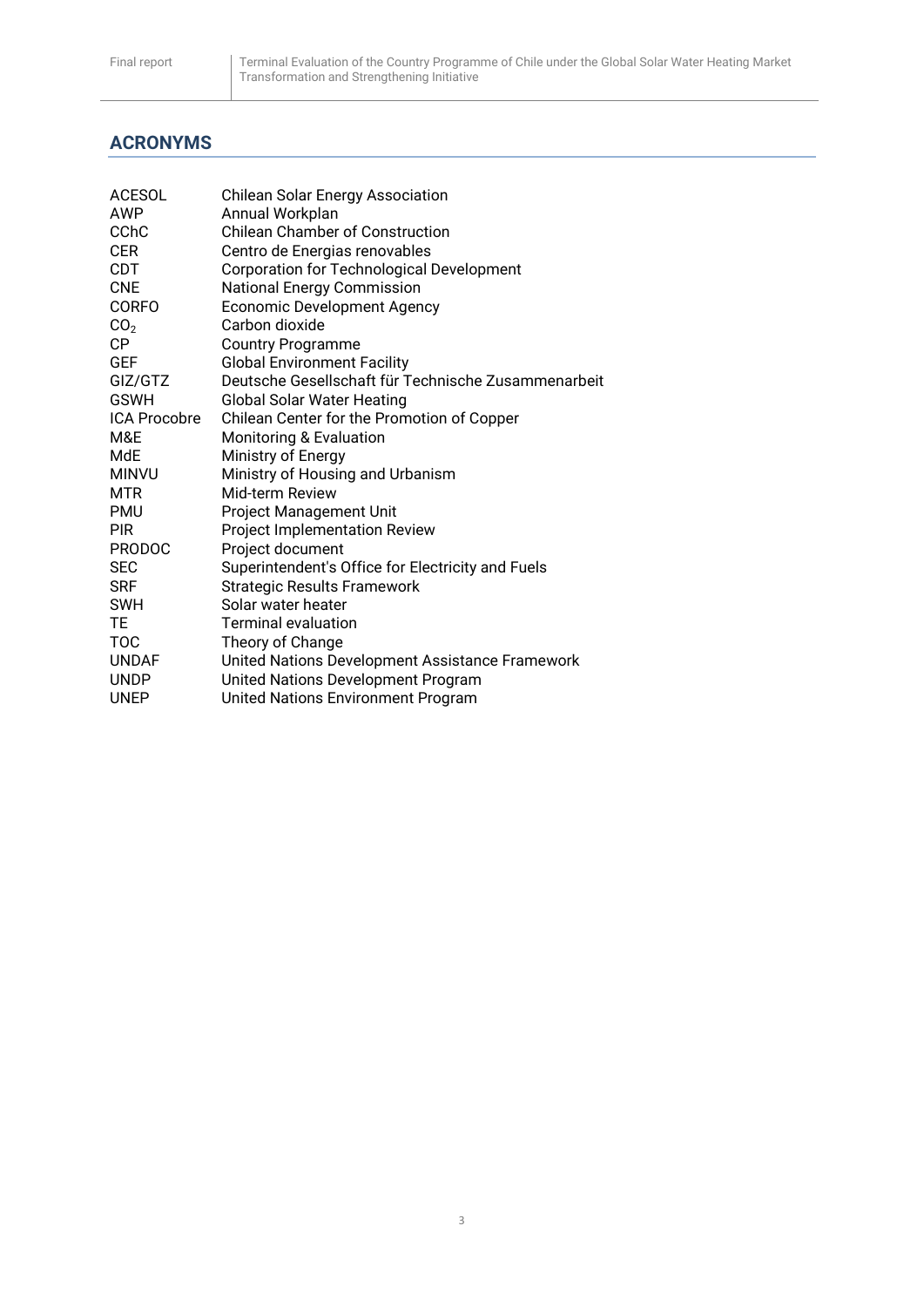**.** 

## <span id="page-4-0"></span>**1 INTRODUCTION**

**1.** The subject of this evaluation is the Chilean component (hereafter referred to as "the Country Programme" [CP] of the GEF/UNEP/UNDP project entitled 'Global Solar Water Heating Market Transformation and Strengthening Initiative' (hereafter referred to as "the GSWH initiative"). This evaluation report has been produced as part of the overall Terminal Evaluation<sup>2</sup> of the GSWH initiative.

**2.** This report presents the findings of the terminal evaluation of the Chilean Country Programme. This program was called "Programa Solar" in Chile (Solar Program). The CP, that received a USD 1.5 million grant from the Global Environmental Facility (GEF), was implemented between March 2009 and December 2015 managed by UNDP Chile and executed by National Energy Commission (CNE) and after 2010, by the Ministry of Energy (MdE).

## <span id="page-4-1"></span>**1.1 Evaluation approach and Methodology**

**3.** The terminal evaluation (TE) was coordinated by the UNEP Evaluation Office and thus follows the UNEP evaluation policy and guidelines. The approach has been adapted and is aligned with UNDP and GEF requirements. This evaluation is guided by the TOR developed for the overall terminal evaluation of the GSWH initiative. Each country programme under GSWH Initiative (in Albania, Chile, Lebanon and Mexico) is assessed against the evaluation criteria specified in the evaluation TOR (section 4).

**4.** The terminal CP evaluation aims at providing a comprehensive and systematic account of the performance of the completed CP by evaluating its relevance in terms of UNDP/UN strategic programming documents, its consistency with global, regional and national environmental issues and needs as well as with the GEF climate change focal area, strategic priorities and operational programmes as well as its success in producing the programmed outputs and the extent to which its objectives and planned results were effectively achieved or are expected to be achieved.

**5.** The evaluation utilizes the Theory of Change (TOC) approach to depict the impact pathways from outputs through outcomes towards impacts. It will also assess the sustainability and the factors that influenced or could influence the replication and scaling up of the CP results and the state of the enabling environment for a sustainable SWH market in Chile after its completion. Efficiency through cost-effectiveness and timeliness of CP execution will also be assessed.

**6.** Findings from this TE will provide guidance in view of charting future directions to ensure that the market transformation of solar water heaters in Chile is sustained and will also be used for accountability purposes.

**7.** The methodology adopted for this CP assessment includes a review of all relevant project documentation and pertinent background information. Interviews with key project personnel and other relevant stakeholders from Government, Academia, Associations and Private sector also took place. A full list of documents reviewed and people interviewed will be found in Annexes 1 and 2.

**8.** Preliminary findings after the in-country mission were shared with the UNDP and CP team prior to the departure of the evaluator. Additional consultations, later in the CP assessment process, was done by email for the checking of the factual errors and /or omissions.

 $2$  Terms of Reference concerning the overall terminal evaluation of the GSWH initiative is available at UNEP evaluation office webpage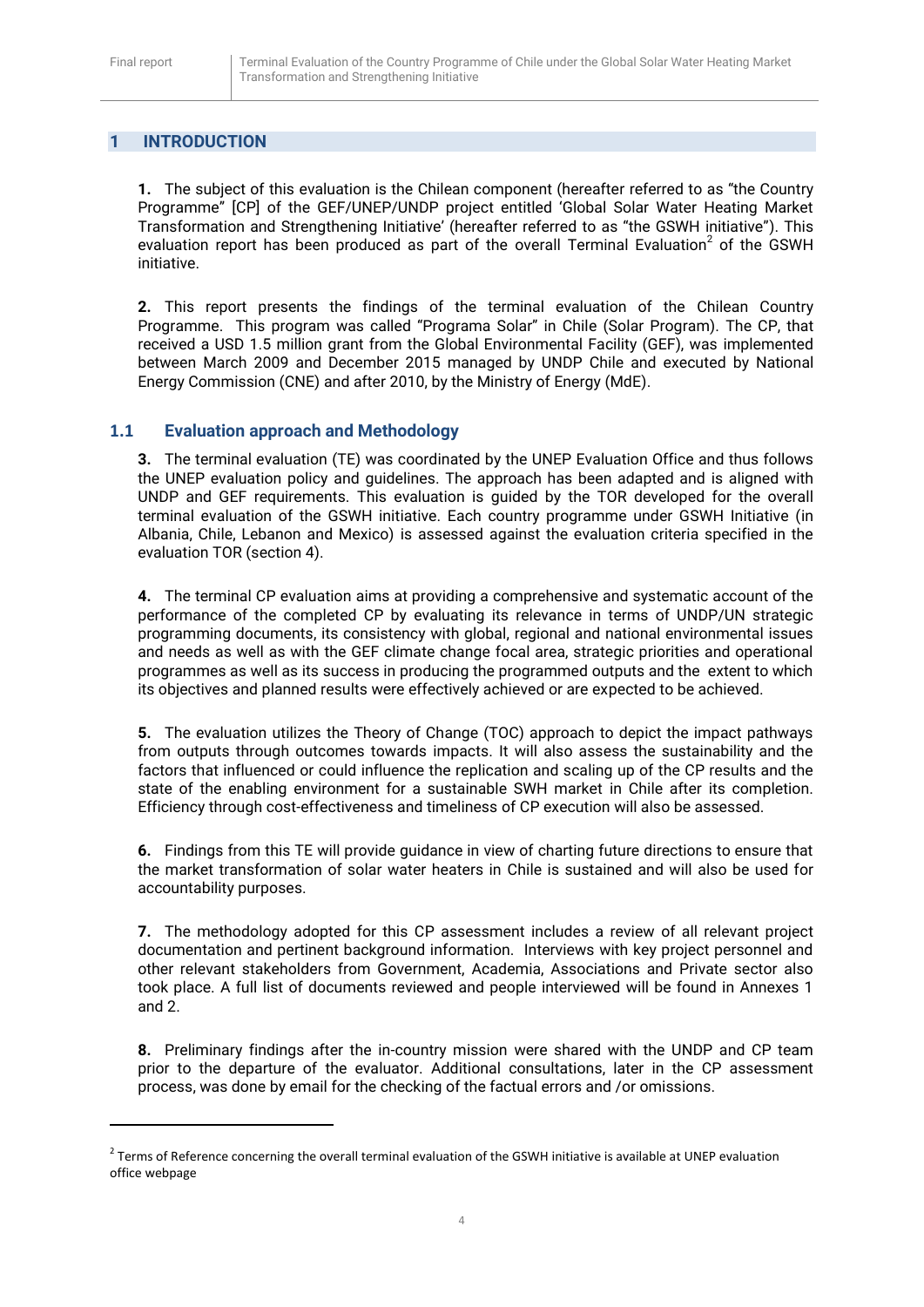- **9.** Project outcomes are assessed as per GEF performance ratings as follows:
	- Highly Satisfactory (HS): There is no shortcomings in the achievement of the objectives.
	- Satisfactory (S): There are minor shortcomings in the achievement of the objectives.
	- Moderately Satisfactory (MS): There are moderate shortcomings in the achievement of the objectives.
	- Moderately Unsatisfactory (MU): There are significant shortcomings in the achievement of the objectives.
	- Unsatisfactory (U): there are major shortcomings in the achievement of the objectives.
	- Highly Unsatisfactory (HU): There are severe shortcomings in the achievement of the objectives.

## <span id="page-5-0"></span>**1.2 Limitations of the evaluation**

**10.** The evaluation of the Chilean component was designed as part of the TOR and budget of the overall evaluation of the GSWH initiative. The preparations of the evaluation mission to Chile were constrained by the UNEP's contractual procedures, which led to a delayed confirmation of the mission dates. Despite these challenges the UNEP Evaluation Office decided that it was not an option to delay the Chile mission/evaluation which would be also feeding to the overall evaluation of the GSWH initiative. Thus the time given to the UNDP Country Office to support in mission preparation was relatively short.

**11.** The short duration of the in-country mission (3 days) also meant that a list of questions, which does not claim to be in any way exhaustive, was prepared with a focus on main issues. For instance, the mission to Chile did not allow meeting all the relevant stakeholders; this is why the evaluation findings are based on the interviews held during the mission with the limited number of stakeholders and some additional interviews by phone held after the mission. Also, due to the changes in the Chilean Government, the some of the Ministry of Energy's employees had changed since the beginning of the project. Also, several were not reached for interviews because of their busy agenda and could not meet the evaluator.

**12.** In addition, it was difficult for the evaluator or the UNEP Evaluation Office to retrieve all the needed documentation from the UNDP Chile Country Office. This also caused delays with the evaluation process.

## <span id="page-5-1"></span>**2 DESCRIPTION OF THE COUNTRY PROGRAMME**

#### <span id="page-5-2"></span>**2.1 Country context**

1

**13.** Chile's average solar radiation is 1,606 kWh/m<sup>2</sup> year<sup>3</sup> and thus it offers good conditions for the use of SWH in the majority of the regions (expected Southern regions). Chile SWH sector was classified as a very small market with a total installed capacity of only 6,700 m<sup>2</sup> prior the start of the CP. The annual production was approximately 8,861 MWh.

**14.** The market review conducted in early 2006 identified 25 SHW companies operating in Chile: 58% of these companies were solely involved in the commercialization of SWH equipment, as a complement to sales of other types of equipment and 40% of these local companies directly sold and installed the equipment. Independent installers did not exist in Chile. Only 25% of installed

<sup>&</sup>lt;sup>3</sup> Source : Clean Energy Solutions Center – Daily average 4.4 kWh/m<sup>2</sup>/day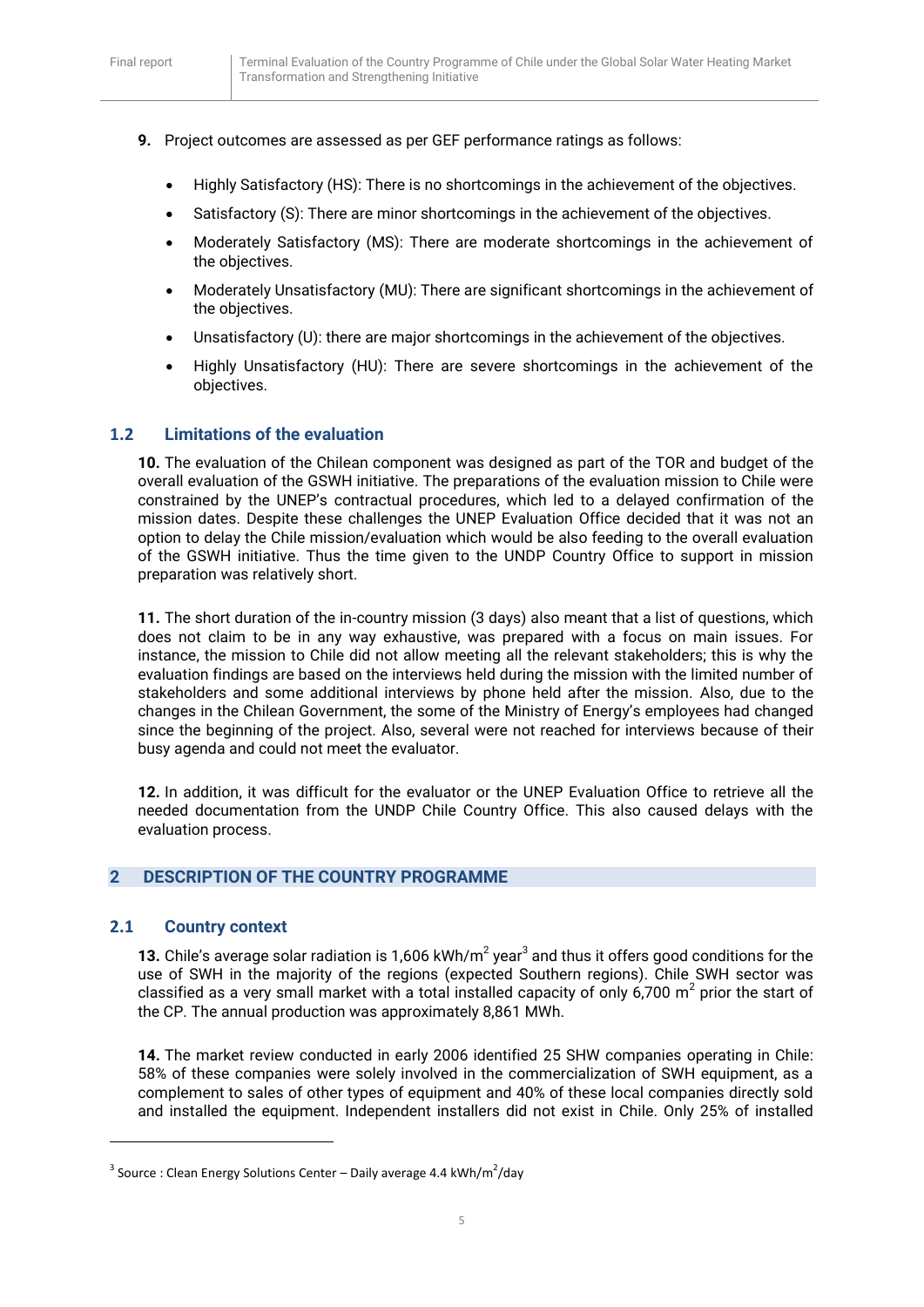**.** 

capacity came from nationally manufactured products by small and undercapitalized firm with very limited marketing capacities.

**15.** With regard to the technology used, the flat plate collectors<sup>4</sup> were estimated to account for about 75% of the total installed area.

**16.** The SWH market was affected by the following barriers:

- Prohibitively high up-front costs of SWH systems:
- Lack of consumer awareness,
- Lack of fully operational technical standards or quality control of the systems and their installation,
- Lack of quality control and trust on product quality, installations and after-sale services; and
- Lack of suitable and attractive financing mechanism to alleviate the higher up-front costs of SWH systems
- Lack of access to capital markets for the Chilean SWH manufacturers

## <span id="page-6-0"></span>**2.2 Country programme goal and objectives**

**17.** The goal of this country component of the global UNDP/UNEP Solar Water Heating Market Transformation and Strengthening Initiative was to accelerate and sustain the solar water heating (SWH) market growth in Chile and to use the experiences and lessons learnt in promoting a similar growth in other countries. It was designed to develop a supportive regulatory environment, build up the market demand and strengthen the supply chain with the aim to facilitate the installation of 29,000 m<sup>2</sup> of additional SWH capacity in order to reach a target of 35,700 m<sup>2</sup> of installed SWH systems in Chile by 2011 and a continuing, sustainable growth rate of 45% (in total installed capacity) by the end of the project. The focus was to be on: i) enhancing the awareness of the key stakeholders on the use of SWH systems; ii) supporting the establishment of a supporting regulatory environment for sustainable development of the SWH market in Chile, including a voluntary quality control and certification scheme for SWH systems; iii) building the capacity of the supply chain; and iv) supporting the establishment of attractive consumer financing mechanisms in co-operation with local financial institutions.

**18.** To achieve overall goal and objective, the CP was designed for the removal of barriers with the following expected project outcomes (section 2 will provide details on the actual CP outcomes):

- **Outcome 1:** An enabling legal and regulatory framework to promote a sustainable SWH market
- **Outcome 2**: Enhanced awareness and capacity of the targeted end-users and housing developers to facilitate the integration of SWH into new housing developments and existing homes
- **Outcome 3**: Increased demand for SWH systems based on the availability of attractive end-user financing mechanisms

 $^4$  A type of solar collector consisting of a series of flat glass or plastic plates with black metal surfaces that absorb solar energy.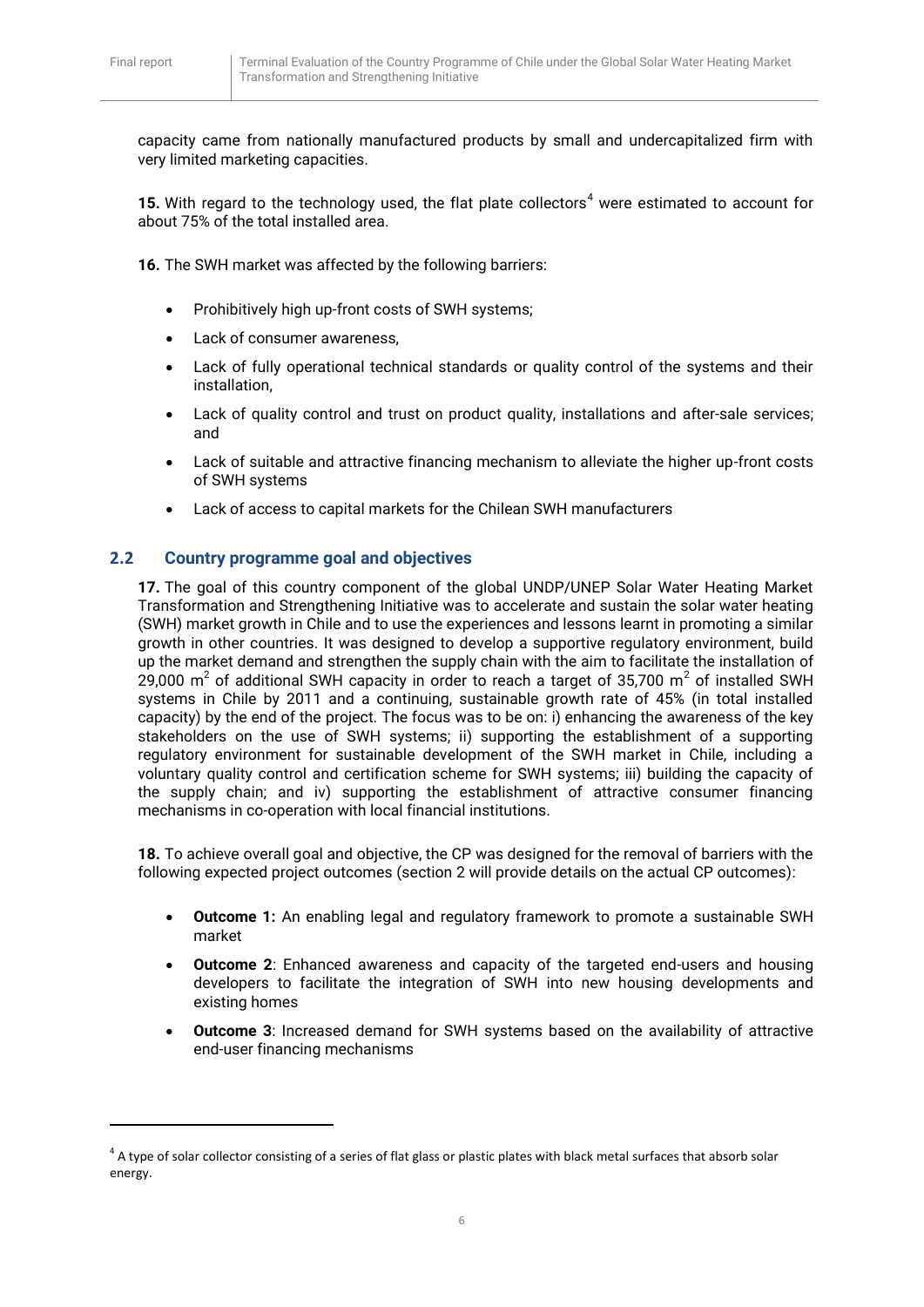- **Outcome 4**: An effective and affordable certification and quality control scheme applicable for all SWH manufactured and/or installed in Chile, and enhanced capacity of the supply chain to offer products and services promoting a sustainable SWH market
- **Outcome 5**: The provided support institutionalized and the results, experiences and lessons learned documented and disseminated (including monitoring, learning, evaluation and other feedback for adaptive management)

## <span id="page-7-0"></span>**2.3 Country Program Start and Duration**

**19.** The CP design document (ProDoc) was signed on March 31, 2009 with formal Project operations commencing with the Inception Workshop on November 19, 2009. The ProDoc indicated that the CP was a 5 year project. The CP was extended for another 1.5 years to its current terminal date in September 2015. Therefore, the project ended operationally in September 2015 and three extra months was used to close the project in December 2015 according to UNDP rules and regulations. The total budget of USD 3,331,500, with a GEF financial contribution of USD 1.5 million and a Chilean counterpart (co-financing) of USD 1,831,500, from the State of Chile and contributions from institutions participating in the project was the budget defined in the ProDoc.

## <span id="page-7-1"></span>**2.4 Changes country programme design**

**20.** To our knowledge, in addition to budget revisions, the CP has undergone two substantive revisions. After the mid-term evaluation, the steering committee decided to reallocate the budget planned to implement activities towards Outcome 3 to "increase of the demand for the SWH systems based on an attractive financial mechanism available for the final users" to the "the development of a pilot to implement Solar Water Heating in social collective households". A justification of the modifications of the Outcome 3 was developed on April 1<sup>st</sup> 2013 and update on July  $24<sup>th</sup>$  2013. The first substantive revision was signed during the first semester of 2014 by UNDP, the MdE and the Ministry of Foreign Affairs. The second substantive revision modified the termination date to September, 30 2015 and was justified by the cancelation of a "call for proposals" for an activity "Installation, monitoring and maintenance of SWH systems in existing social multi-family housing" due to too high economic proposals compared to the planned budget. The requirements of the terms of reference were modified before launching the second "call for proposals".

#### <span id="page-7-2"></span>**2.5 Implementation arrangements**

**21.** The MdE (formerly CNE) implemented the CP, under the UNDP national execution modality. A National Project Director (NPD), within the ministry, had been appointed and was in charge of supporting the implementation of the CP. The NDP changed in 2013. A National Project Steering Committee (PSC) was set up to supervise and guide the project implementation. It included representatives of institutions sharing a common interest in the issue, the UNDP Country Office (CO) and representatives of other institutions: the Ministry of Housing and Urbanism (MINVU), the Economic Development Agency (CORFO), the Center of Renewable energies (CER) and the Electricity and Fuels Superintendence (SEC).

**22.** As for the day-to-day management of the project, a separate Project Management Unit (PMU) was established in Santiago located MdE facility, and was led by a full time national project coordinator. The National Project Coordinator was also changed during the project implementation in 2013.

**23.** The PMU also benefited from the input of a part-time International Technical Advisor (ITA), i.e. an international SWH source of expertise to support the monitoring and provision of advice for the implementation of the project, thus aiming to ensure that best practice and lessons learnt from similar activities in other countries were adequately taken into account in the implementation and management of the project.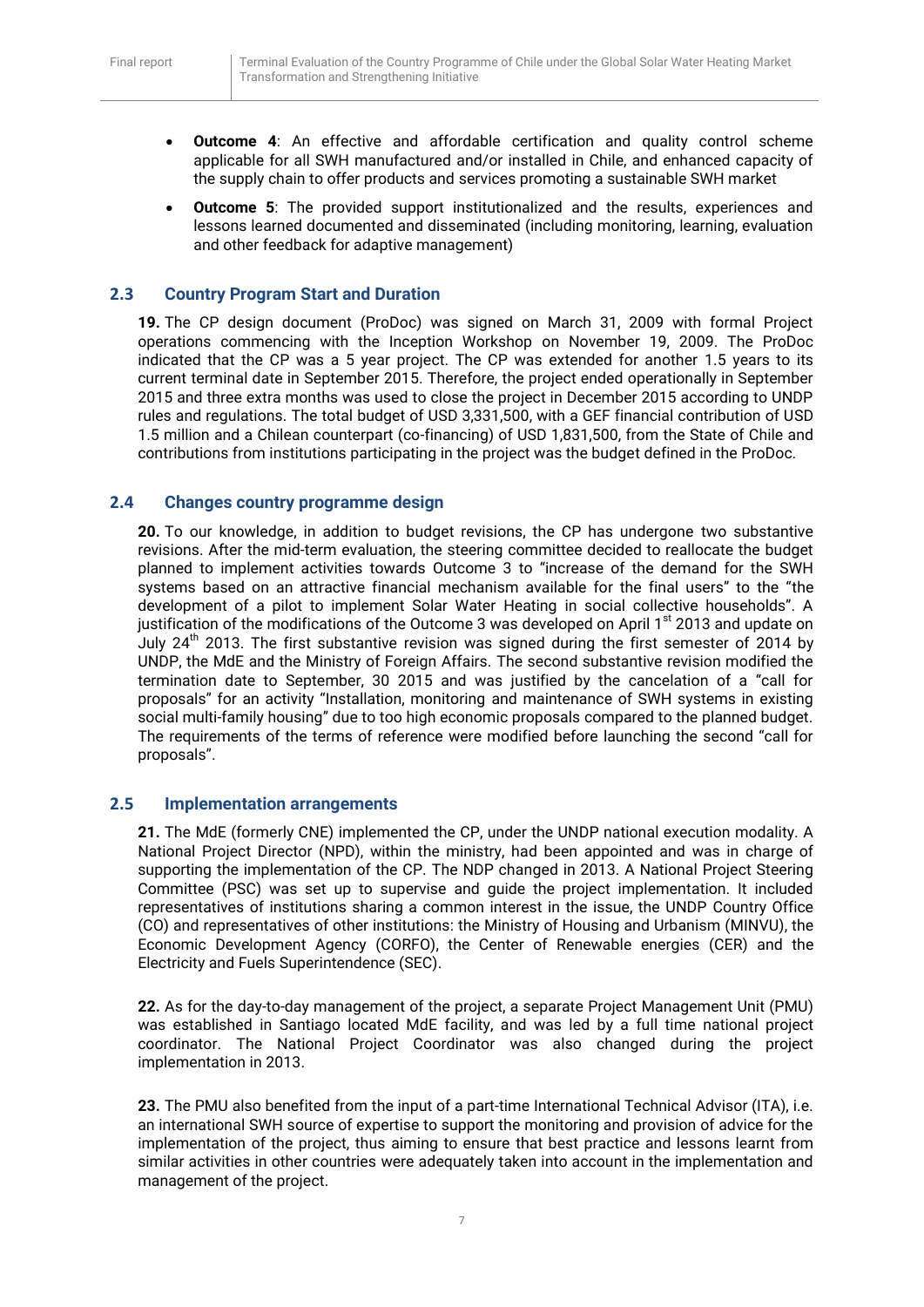**24.** The UNDP Country Office in Chile was in charge of monitoring the progress towards intended results, of providing administrative support upon request and of ensuring that financial oversight is in accordance with the guidelines for nationally-executed UNDP projects.

**25.** The Knowledge Management and Networking component of the UNEP GSWH project was responsible for providing technical backstopping and contributing to global knowledge sharing and dissemination of best-practices and lessons learned.

## <span id="page-8-0"></span>**2.6 Main Stakeholders**

**26.** The main stakeholders of the Chilean CP are listed in an approximate order of ownership and involvement:

- Ministerio de Energia (MdE) (formerly Comision Nacional de Energía (CNE)): MdE is the main supporter of the policy related activities of the project and facilitated the participation of other government entities, such as those involved with environmental, housing, financing and tax policy issues. In addition, MdE's role facilitated the project design, implementation, and awareness promotion by being the executing agency for the CP;
- Ministerio de Vivienda y Urbanismo (MINVU): MINVU promotes and facilitates SWH installation in social housing with collaboration from housing developers with which it already works; MINVU was part of the Project Steering Committee (PSC);
- Superintendencia de Electricidad y Combustibles (SEC): The SEC is responsible of the development and enforcement of standards in the field of energy. The SEC was part of the PSC;
- CORFO: This Chilean development bank develops financing mechanisms adapted to the Chilean market. Finally, CORFO did not participate actively in the CP;
- Corporación de Desarrollo Tecnológico (CDT): As part of the Chilean Chamber of Construction, the CDT's mission is to promote innovation and technological development amongst firms in the country's construction sector. The involvement of CDT in the promotion of SWH in Chile was the following: organization of a training on design and sizing of SWH system and tax benefit in 2010. The CDT was part of the consultative committee of the CP;
- ICA-Procobre: Development and co-financing for regulation and activities of promotion for SWH. The involvement of ICA Procobre in the promotion of SWH in Chile was the following: training on design and sizing of SWH system and tax benefit in 2010, "Vivienda Movil Solar" in 2011, creation of a technical degree at secondary school levels in 2013;
- ACESOL: ACESOL represents the solar community in Chile and integrates the points of view of the academic community and of the solar industry into the project. ACESOL was part of the consultative committee of the CP;
- GIZ (formerly GTZ): The GIZ co-financed of activities of the CP related to housing and construction sector;
- Centro de Energias renovables CER (formerly CIFES): The CIFES was part of the PSC. Finally, CER/CIFES did not participate actively in the CP, they only participated in the annual steering committees;
- Aiguasol: This engineering company was selected, after winning a competitive bid, to develop several projects during the CP; and
- University: Several universities were involved in the CP. The most active are the Universidad Federico Santa Maria (Valparaiso), and the Universidad de Chile's (Santiago), Mechanical Engineering Department, IDIEM, Department of Architecture. Electrical Engineering Department and Program for Studies and Research on Energy (PRIEN). In particular, Universidad de Chile was part of the consultative committee of CP.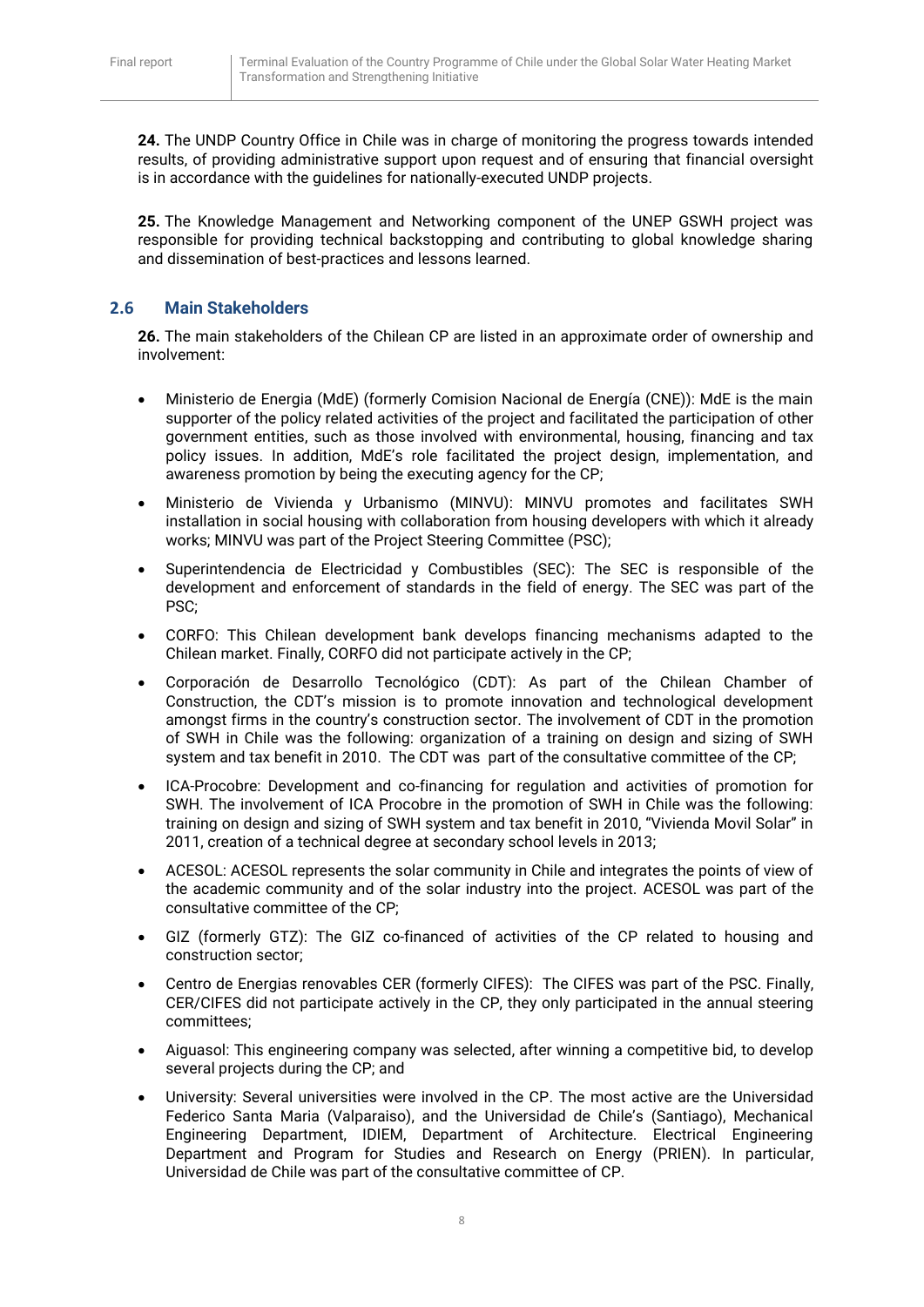## <span id="page-9-0"></span>**2.7 The Reconstructed Theory of Change**

**27.** The theory of change (TOC) is a representation of causal linkages which allows understanding the underlying programme logic, from outputs through direct outcomes to long-term outcomes, and furthering towards impact. The CP document did not originally include a TOC which therefore was reconstructed based on the Strategic Result Framework (SRF) in the ProDoc. The Chilean country programme was developed as part of Global Solar Water Heating Market Transformation and Strengthening Initiative thus the underlying project logic in each participating country was based on similar assumption of market transformation mechanisms.

**28.** The CP activities and outputs were expected to contribute to achievement of 5 direct outcomes which themselves should eventually lead, via intermediate states towards the long-term outcome and eventually towards the intended impact. The CP's intended long-term impact was reduction of GHG emissions and reduced reliance on electricity.

**29.** Outputs and direct outcomes are direct CP effects while intermediate states are the transitional conditions between the CP's direct outcomes and long-term outcome. The long-term outcome of the reconstructed TOC – SWH markets are successfully developed – corresponds to the ProDoc objective and is measured by the a) estimated amount of installed SWH systems (as  $\text{m}^2$ ), and b) growth of the annual sale of SWH systems. Direct outcomes and intermediate states are formulated based on the outcome statements in the ProDoc.

**30.** There are a certain number of drivers (yellow rectangles) which are external factors that are expected to contribute to the realization of the intended outcomes and impacts and can be influenced by the CP. Assumptions are also depicted (in the red rectangle) and are needed to achieve the intended impacts but they are largely beyond the control of the CP.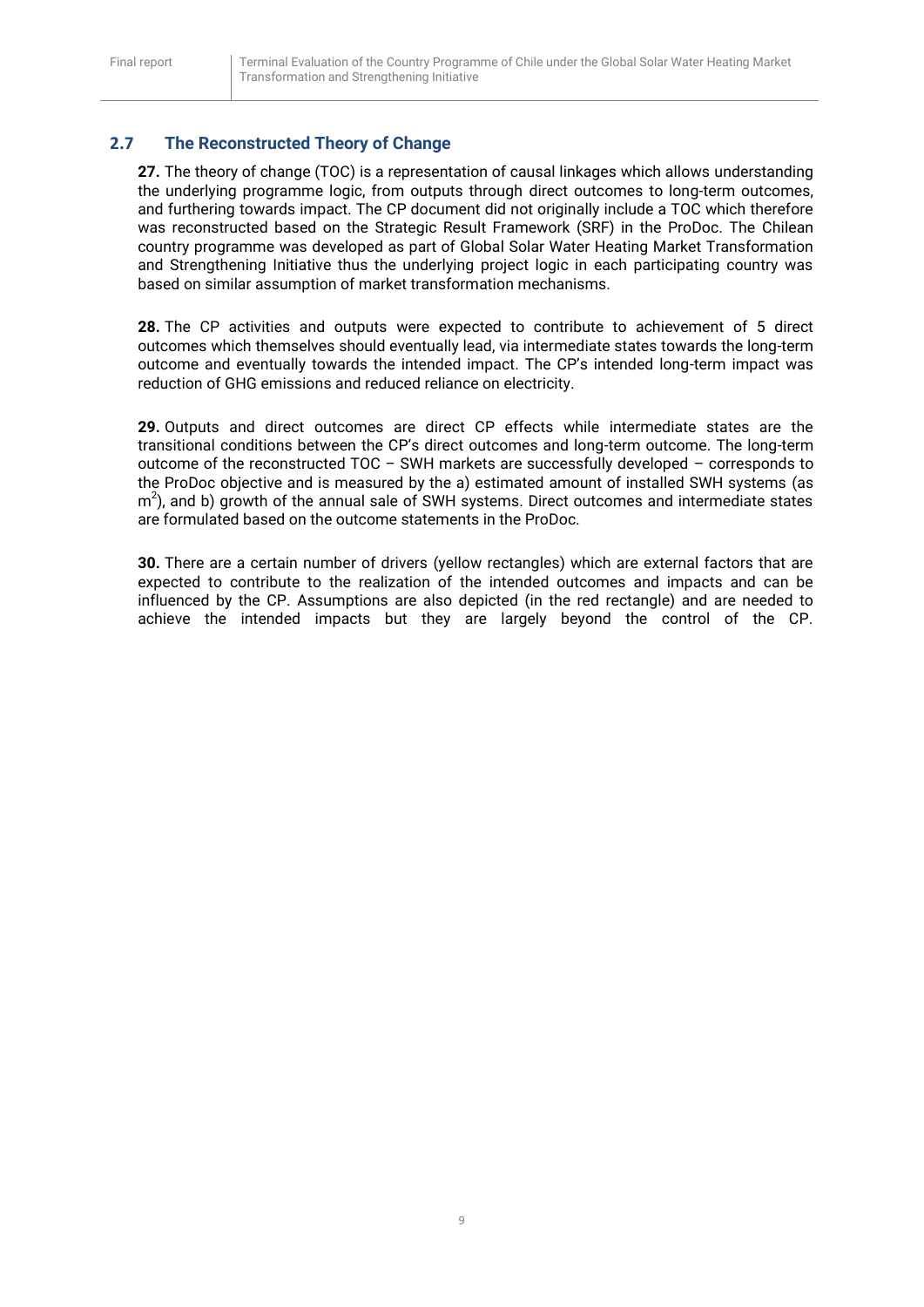#### **Figure 1: Reconstructed Theory of Change (TOC) diagram**

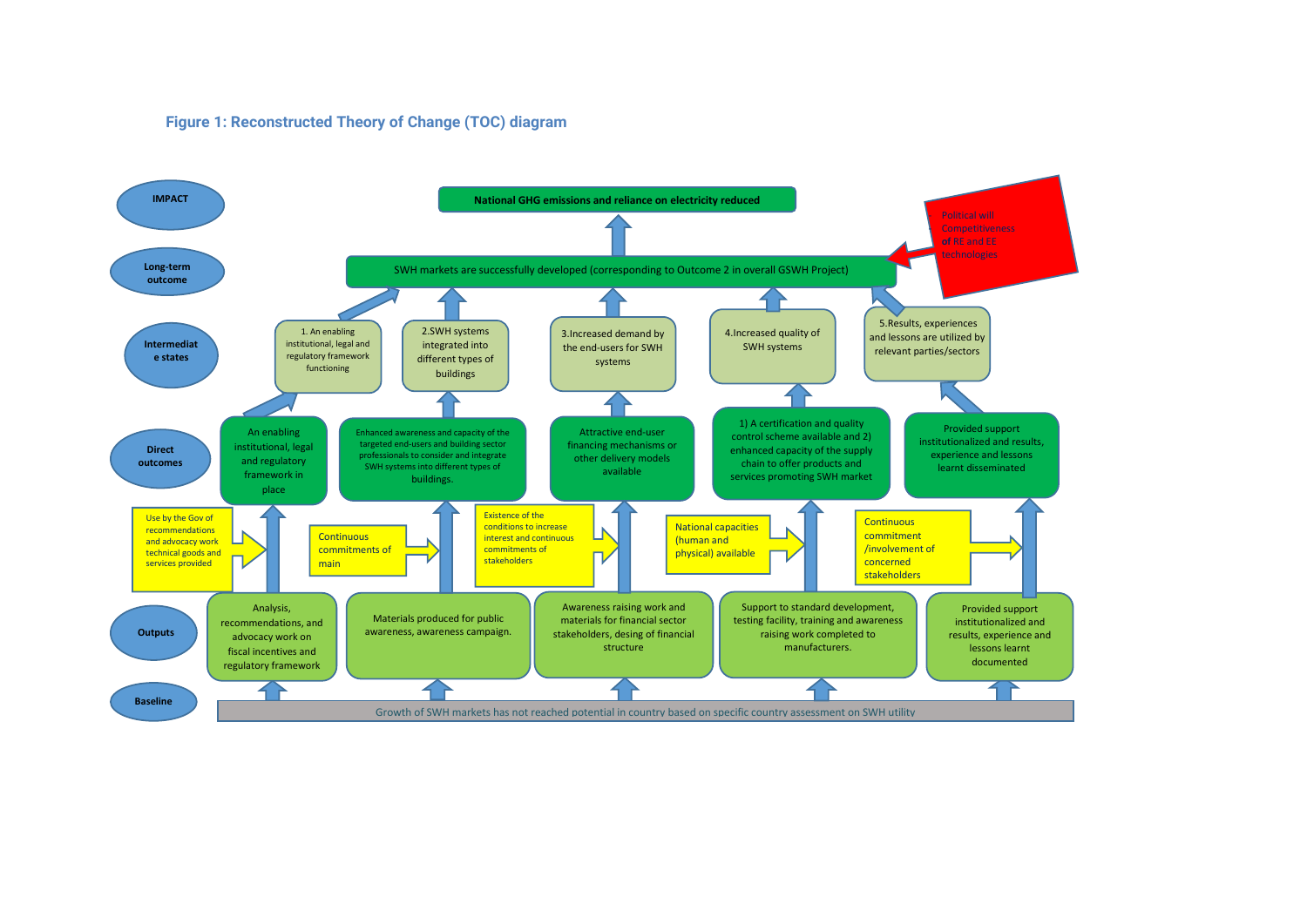## <span id="page-11-0"></span>**3 EVALUATION FINDINGS**

**31.** This section presents the main findings of the final evaluation of the Chilean country program.

#### <span id="page-11-1"></span>**3.1 Strategic relevance**

**32.** This criterion assesses the alignment of the project objectives with Chilean country priorities and initiatives, UNDP strategies and other programming principles

**33. National priorities**. The country program is aligned with the Chilean government priorities. While the country is focusing in increasing the production of renewable electricity, the 2014-2018 Energy Programme plans to extend and improve the fiscal incentives for solar water heating, as well as providing subsidies for installation of solar water heaters in reconstruction of disasteraffected areas (Arica, Iquique and Valparaíso). Also, in February 2012, Chile implemented the new National Strategy for the Energy Sector, aimed at expanding the sector capacity, supporting nonconventional renewable sources and promoting the sustainable financing of the system.

**34. UNDP's policy and strategy.** In the action plan for the national program established for 2011- 2014 period between UNDP and the Chilean government, it is stated that the program is based on the support of adoption of policies and with technical assistance to national actions and the strengthening of national capacities. The CP's outputs are clearly aligned with this action plan.

**35. UNDAF**. Also, the United Nations Development Assistance Framework (UNDAF) for the period 2007-2010 integrates three main areas of cooperation including the reduction of economic, social, demographic, gender, territorial and ethnic inequities and the strengthening of decentralization and local development. The UNDAF Chile for 2011-2014 framed the assistance of the United Nations System to Chile around five main areas of cooperation: 1) inequality and poverty reduction; 2) strengthening of democracy and citizenship; 3) climate change, environmental and energy sustainability; 4) south-south cooperation; 5) support to reconstruction. The UNDAF for 2015-2018 includes an area of cooperation aligned with the objectives of the GSWH initiative: Environmental sustainability and risk management.

**36. Alignment with GEF focal areas and strategic priorities**. The project aligns as part of the GEF supported activities related to Climate Change Mitigation and Climate Change Adaptation. The GEF projects are expected to achieve several objectives related to these activities and one of these is "investment in renewable energy technologies". The CP activities planned and developed in Chile are evidently aligned with the GEF Climate Change strategic priorities.

**37. Gender and HRBA issues.** These issues have not been addressed during the implementation phase because they have not been identified as such in the ProDoc.

**38.** The CP is rated "Satisfactory" (S) in terms of its strategic relevance.

## <span id="page-11-2"></span>**3.2 Achievement of outputs**

**39.** The CP includes 5 independent but inter-related components. The review of the outputs produced during the CP implementation is presented hereafter:

**40.** Outcome 1: An enabling institutional, legal, and regulatory framework to promote sustainable SWH market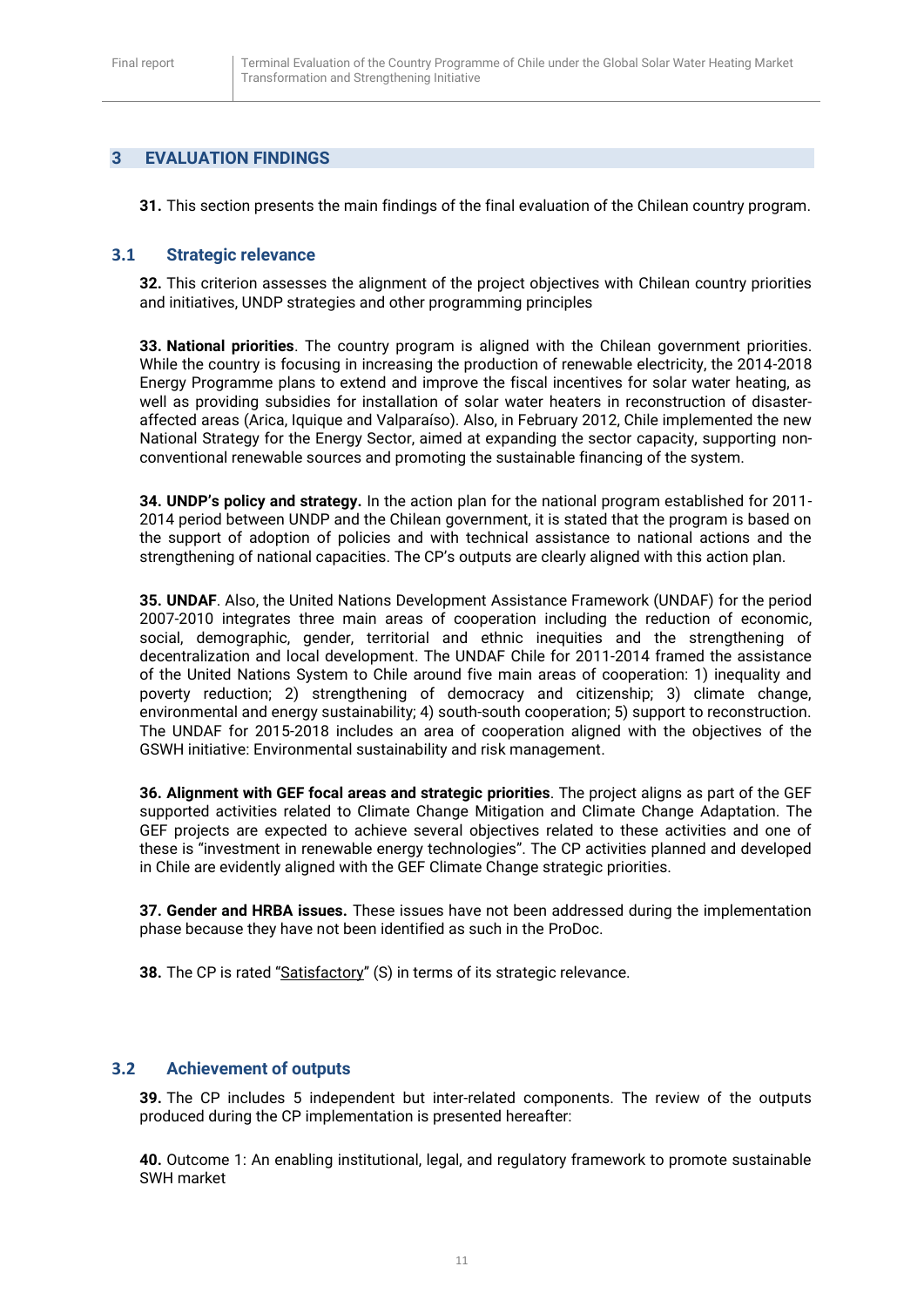**.** 

| <b>Outputs (Project logical framework)</b>                                                                                                                                               | <b>Actual outputs delivered:</b>                                                                                                                                                                                                                                                                                                                                                                                                                                   |
|------------------------------------------------------------------------------------------------------------------------------------------------------------------------------------------|--------------------------------------------------------------------------------------------------------------------------------------------------------------------------------------------------------------------------------------------------------------------------------------------------------------------------------------------------------------------------------------------------------------------------------------------------------------------|
| Output 1.1: Analysis, recommendations and the<br>associated advocacy work for the adoption of<br>adequate public financial and fiscal incentives to<br>promote the SWH market finalized. | The 2009 Regulatory Framework for Solar Water Thermal<br>(Law 20365) provides technical standards, certification<br>systems and fiscal incentives for solar water heating<br>systems in new houses. It was adopted before the start of<br>the CP. The fiscal incentives started to be available on                                                                                                                                                                 |
| Output 1.2: Analysis, recommendation and<br>associated advocacy work for setting-up the required<br>regulatory framework for SWH quality control to be<br>finalized                      | August 24, 2010. The tax benefit ended in December<br>2013. Hence the CP worked both towards obtaining an<br>extension of the tax credit beyond 2013, as well as<br>mobilizing the market so that it would take full advantage<br>of the opportunities offered by the facility.                                                                                                                                                                                    |
| Output 1.3: Adoption of new regulations to consider<br>or oblige the integration of SWH systems into the<br>design and construction of new buildings <sup>5</sup>                        | The new government, since March 2014, renewed the Law<br>20.365 utilizing the same mechanism. The CP developed<br>a study of economic and social impact of the tax benefit.<br>The results of this study were important in designing the<br>new modifications in the new tax benefit approved in<br>2016. The Law 20.365 was extended to 2019. The CP<br>supported the enforcement of the law providing the<br>technical guidelines to obtain the fiscal benefits. |
|                                                                                                                                                                                          | Also, regarding the technical aspects of the systems<br>installed in Chile, the CP prompted the design of technical<br>tools to make the architectural integration of SWH easier<br>in buildings and to work with previously certified<br>configurations (for the system and for each element of<br>SWH, in hard copy and digital format). These documents<br>were based on international literature and were only<br>adapted to Chilean context.                  |
|                                                                                                                                                                                          | The CP supported MINVU in developing technical<br>regulatory framework that improved the assignation of<br>subsidies to install SWH in existing households.                                                                                                                                                                                                                                                                                                        |
|                                                                                                                                                                                          | The CP worked to extend the Law 20365, but did not make<br>any recommendations on other public incentives to<br>promote SWH in other sectors than the residential sectors<br>and neither for non-social existing housing.                                                                                                                                                                                                                                          |
|                                                                                                                                                                                          | Concerning the regulatory framework for SWH quality<br>control, it was finalized for the SWH systems under the<br>Law 20365 but no exhaustive regulatory framework<br>analysis for any SWH systems installed in Chile,<br>particularly the SWH systems in the commercial and<br>industrial sectors, was developed.                                                                                                                                                 |
|                                                                                                                                                                                          | The CP did not work on building regulation to consider the<br>integration of SWH systems into the design and<br>construction of new buildings.                                                                                                                                                                                                                                                                                                                     |

**41.** Outcome 2: Enhanced awareness and capacity of the targeted end-users and housing developers to facilitate the integration of SWH into new housing developments and existing homes:

| <b>SRF Outputs</b>                                        | <b>Actual outputs delivered:</b>                           |
|-----------------------------------------------------------|------------------------------------------------------------|
| <b>Output 2.1: Materials for public awareness raising</b> | An International expert in Solar Thermal Energy was hired  |
| and marketing campaigns developed or adapted into         | for developing two important deliverables/purposes a)      |
| <b>Chilean conditions</b>                                 | prepare three technical material studies and supervise the |

<sup>&</sup>lt;sup>5</sup> The formulation of output 1.3 'Adoption of new regulation...' is an outcome level results. Thus it won't be discussed in this level.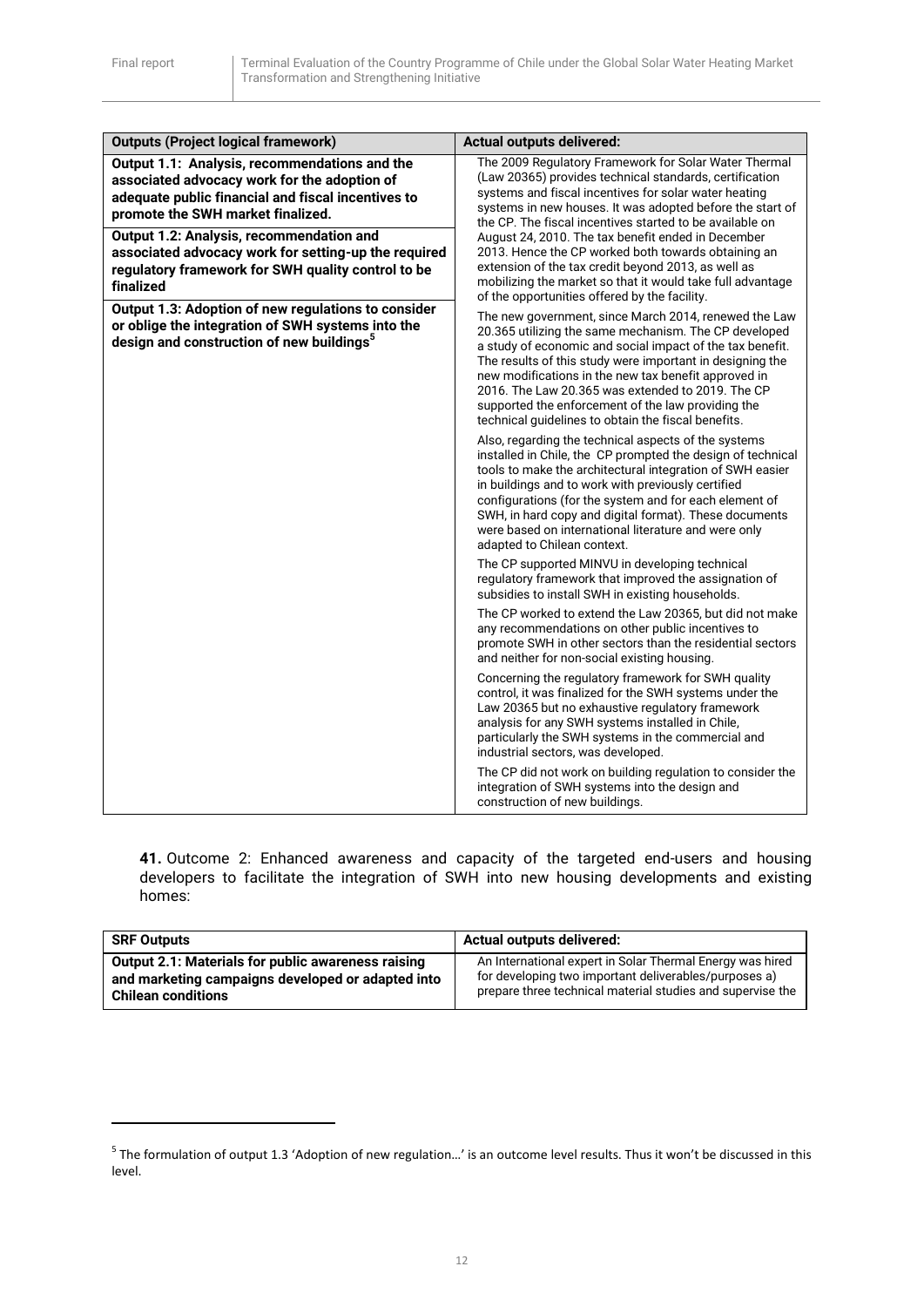| Output 2.2: Public awareness raising and marketing<br>campaigns implemented in co-operation with | technical products generated by the project and b)<br>implement the planned training activities.                                                                                                                                                                                                                                                                                                                                                           |
|--------------------------------------------------------------------------------------------------|------------------------------------------------------------------------------------------------------------------------------------------------------------------------------------------------------------------------------------------------------------------------------------------------------------------------------------------------------------------------------------------------------------------------------------------------------------|
| relevant public entities and private SWH suppliers<br>and manufacturers.                         | The technical materials were produced and available on<br>the CP webpage (www.programasolar.cl/). Based on<br>evaluation assessment, these reports produced are<br>generic and such basic documentation could have<br>benefitted from synergies with other countries by utilizing<br>SWH materials from Spanish-spoken countries (such as<br>Spain and Mexico) and slightly adapted to the Chilean<br>conditions, instead of being completely new reports. |
|                                                                                                  | Several tools have been developed to reach SWH market<br>stakeholders and inform them on the latest development<br>in the market. These tools include a newsletter. The focus<br>of the materials is the Programa Solar webpage which<br>had not been updated since March 2016 <sup>6</sup> .                                                                                                                                                              |
|                                                                                                  | The CP supported the development of a didactic<br>showcase of SWH system in the residential sector:<br>"Vivienda Móvil Solar". This movable house included other<br>energy efficiency and water-savings technologies. This<br>house was exposed in 2011 during 15 days in Viña del<br>Mar.                                                                                                                                                                 |
|                                                                                                  | In 2010, the CDT, ICA Procobre and the Cámara Chilena<br>de la Construcción (CChC) conducted a training to<br>address real estate and construction professionals.                                                                                                                                                                                                                                                                                          |
|                                                                                                  | Also, a leaflet was developed in collaboration with the<br>MINVU and 100 pieces were diffused in each regional<br>office of MINVU.                                                                                                                                                                                                                                                                                                                         |
|                                                                                                  | The CP supported the creation of the "Mesa Solar", Solar<br>Thermic Sectorial Meeting coordinated by ACESOL. This<br>"Mesa Solar" only met three times in six months. The<br>purpose of these meetings was to present and discuss<br>the results of the study of economic and social impact of<br>the tax benefit, as well as the subsidies provided by<br>MINVU, and to encourage all stakeholders to promote the<br>extension of the tax benefit.        |

**42.** Outcome 3: Increased demand for SWH systems based on the availability of attractive enduser financing mechanisms<sup>7</sup>

| <b>SRF Outputs</b>                                                                                                                                                                              | <b>Actual outputs delivered:</b>                                                                                                                                                                                                  |
|-------------------------------------------------------------------------------------------------------------------------------------------------------------------------------------------------|-----------------------------------------------------------------------------------------------------------------------------------------------------------------------------------------------------------------------------------|
| Output 3.1: Enhanced awareness <sup>8</sup> of the key financial<br>sector stakeholder and local suppliers on the<br>specific characteristics and financing opportunities<br>in the SWH market. | The CP worked with leading retail companies in the<br>second half of 2011, with the purpose of exploring the<br>availability of implementing a financial mechanism.                                                               |
|                                                                                                                                                                                                 | Based on the interviews, the CP did not collaborate<br>actively with CORFO or Fundación Chile to develop an<br>adapted financial mechanism for the SWH market even<br>though these institutions had already a large experience in |

<sup>6</sup> Information from January 2017

 $\overline{a}$ 

 $^7$  After the mid-term evaluation, the steering committee decided to reallocate the budget planned to implement the Outcome 3 "Increase of the demand for the SWH systems based on an attractive financial mechanism available for the final users" to the "Development of a pilot to implement Solar Water Heating in social collective households". A justification of the modifications of the Outcome 3 was developed on April 1st 2013 and update on July 24th 2013. See also paragraph 19. This section discusses outputs and activities conducted under the original and revised component/outcomes.

 $^8$  The output is formulated as an outcome level result (enhanced awareness).Thus this section discusses mainly about the CP activities and deliverables, and the focus on change process and outcome level results in the following sections of the report.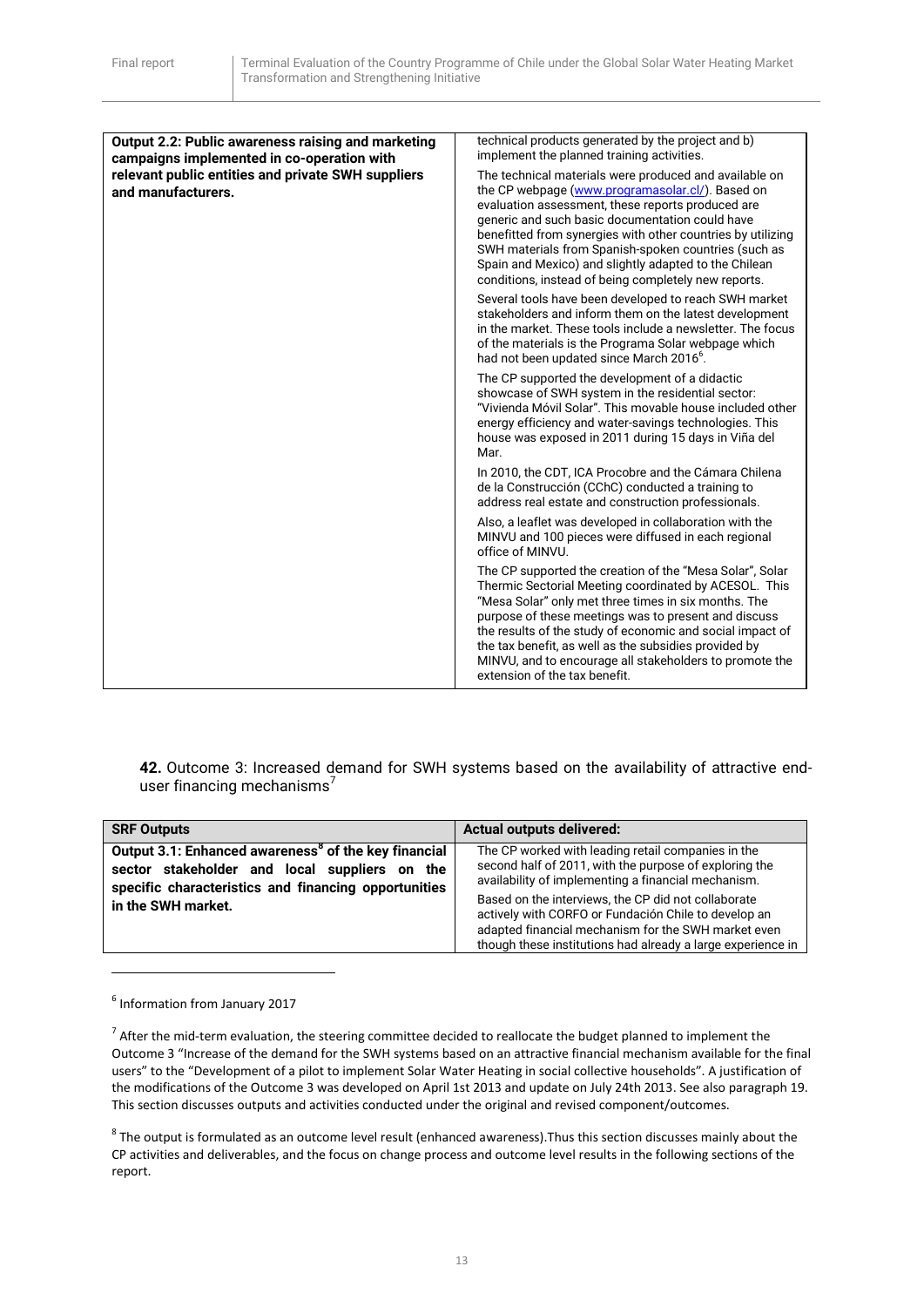|                                                                                                                                                                                 | this field.                                                                                                                                                                                                                                                                                                                                                                                                                                                                                                                                                                                                                                   |
|---------------------------------------------------------------------------------------------------------------------------------------------------------------------------------|-----------------------------------------------------------------------------------------------------------------------------------------------------------------------------------------------------------------------------------------------------------------------------------------------------------------------------------------------------------------------------------------------------------------------------------------------------------------------------------------------------------------------------------------------------------------------------------------------------------------------------------------------|
|                                                                                                                                                                                 | Based on the developments in financing market at the end<br>of the CP implementation, the CP did not enhanced<br>awareness of the key financial sector stakeholder and<br>local suppliers as no adapted financing mechanism was<br>available on the market apart from CORFO loan lines.                                                                                                                                                                                                                                                                                                                                                       |
| Output 3.2: Design the financial structure and<br>implementation arrangements for specific purpose<br>financing vehicles that will address consumer needs<br>in the SWH market. | The Solar Program prepared Terms of Reference of a<br>Request For Proposal (RFP), aiming at bidding the<br>financial mechanism to any retail company. The RFP, even<br>if it was launched twice, did not create an interest in the<br>SWH market and the CP did not receive any proposal.                                                                                                                                                                                                                                                                                                                                                     |
|                                                                                                                                                                                 | Since the study to evaluate alternative financing<br>mechanisms for SWH was declared void due to the lack of<br>proposal received, the CP decided to redirect the<br>resources allocated for this output to pilot projects to<br>establish a business model to support the SWH<br>installation in multifamily social housing in collaboration<br>with MINVU (see Section 2.4).                                                                                                                                                                                                                                                                |
|                                                                                                                                                                                 | The Solar Program strategy was to develop a financial<br>mechanism to implement an incentive directly focusing<br>on end-users through the introduction of a social building<br>pilot for a collective of 20 or 40 low-income families,<br>implemented together with Ministry of Housing and<br>Urbanism (MINVU). The tool for develop this mechanism<br>is the design of the technical solution for implementing<br>SWH systems in existing collective social housing (4<br>social building). To implement the Pilot Solar Program<br>had a budget of US \$ 200.000 for develop the technical<br>solution and its respective implementation. |
|                                                                                                                                                                                 | The pilot project for emplacing a solar water heating<br>program in existing social housing was not finalized.<br>There were difficulties experienced with the inhabitants of<br>the pilot site who did not accept the installation of the<br>SWH system which ultimately resulted in the pilot project<br>discontinuation.                                                                                                                                                                                                                                                                                                                   |
|                                                                                                                                                                                 | The CP did not succeed in initiating and implementing the<br>financial structure. The CP adapted to the situation and<br>revised the outcome and related outputs to implement a<br>social housing pilot. For this initiative, the CP developed<br>the design of a delivery model to install the SWH in social<br>housing approved by the MdE and MINVU. This initiative,<br>however, was never finalized.                                                                                                                                                                                                                                     |

**43.** Outcome 4: An effective and affordable certification and quality control scheme applicable for all SWH manufactured and/or installed in Chile, and enhanced capacity of the supply chain to offer products and services promoting a sustainable SWH market

| <b>SRF Outputs</b>                                                                                                                     | <b>Actual outputs delivered:</b>                                                                                                                                                                                                                                                                                                                                                                                                                                                                                                                                                                                                                |
|----------------------------------------------------------------------------------------------------------------------------------------|-------------------------------------------------------------------------------------------------------------------------------------------------------------------------------------------------------------------------------------------------------------------------------------------------------------------------------------------------------------------------------------------------------------------------------------------------------------------------------------------------------------------------------------------------------------------------------------------------------------------------------------------------|
| <b>Output 4.1: Set of SWH standards and associated</b><br>certification system developed (or adapted) for<br><b>Chilean conditions</b> | In the Superintendent's Office for Electricity and Fuels<br>(SEC), the institution charged to develop standards for the<br>energy market in Chile, created a unit specialized in SWH<br>in 2010. The Law 20365 planned a budget for the SEC to<br>develop the required SWH standard. The CP supported the<br>SEC in this work.                                                                                                                                                                                                                                                                                                                  |
| <b>Output 4.2: An effective and affordable testing</b><br>facility to check compliance with standards                                  | As a result of the monitoring study of SWH systems, the<br>SEC received information about a tool that quantifies the<br>performance of the panels installed under Franchise Tax<br>(FT) of Law 20,365, provided by the CP contracted<br>AIGUASOL company. The company AIGUASOL also<br>provided a theoretical training on software operation and<br>two practical training to the SEC. At the time of the<br>evaluation, the SEC has not applied the introduced tool<br>and did not even have the capacities to use the system.<br>such as the software, bags, cables, materials and<br>technical manuals of the measuring system. The software |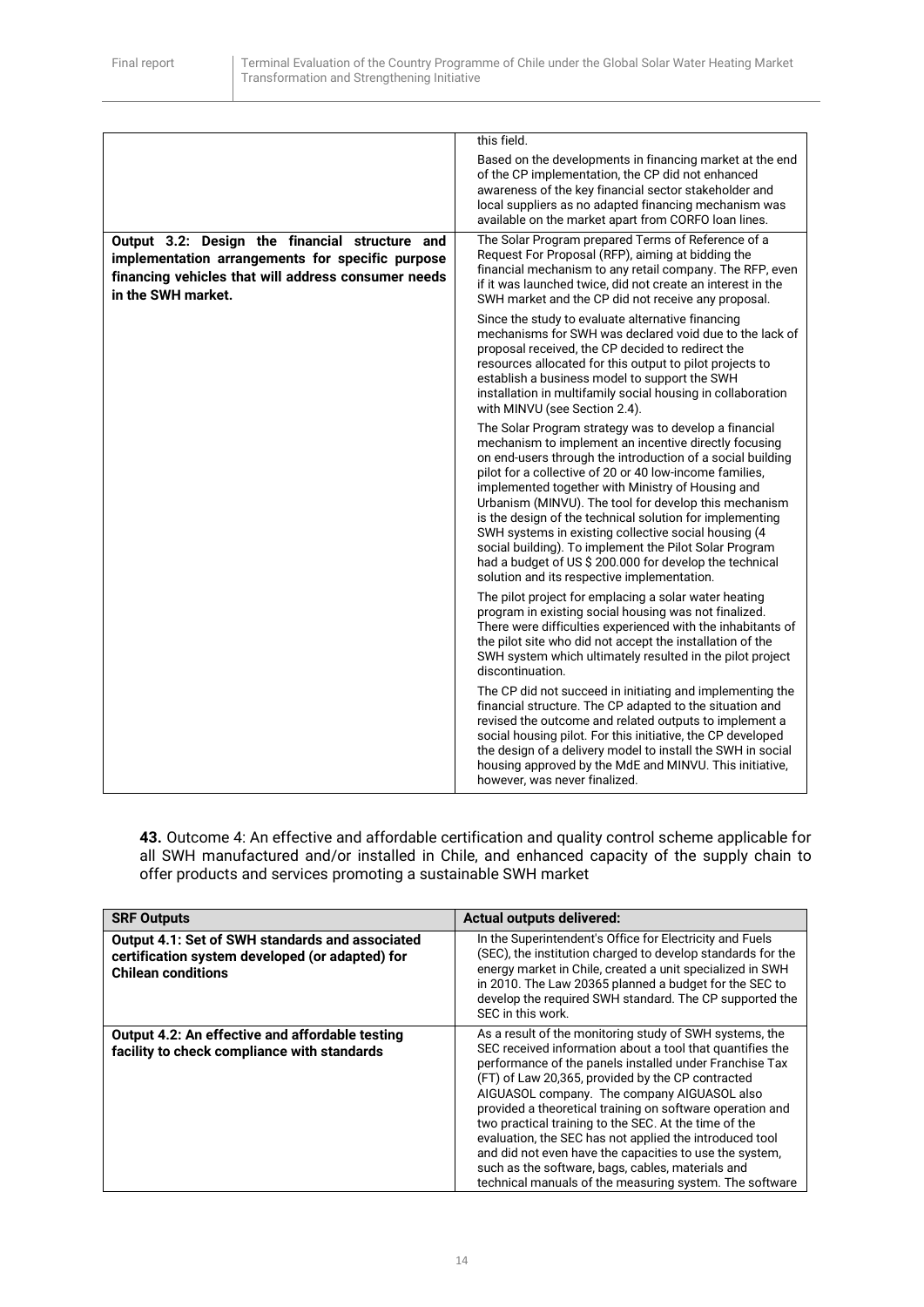|                                                                                                           | was available in AIGUASOL offices by the time of the                                                                                                                                                                                                                                                                                                                                                                                                                                                                                                                                                                                                                                               |
|-----------------------------------------------------------------------------------------------------------|----------------------------------------------------------------------------------------------------------------------------------------------------------------------------------------------------------------------------------------------------------------------------------------------------------------------------------------------------------------------------------------------------------------------------------------------------------------------------------------------------------------------------------------------------------------------------------------------------------------------------------------------------------------------------------------------------|
|                                                                                                           | mission.                                                                                                                                                                                                                                                                                                                                                                                                                                                                                                                                                                                                                                                                                           |
| Output 4.3: Technical support to local manufacturers<br>and importers to obtain certification and improve | The CP supported the development of two technical<br>quides:                                                                                                                                                                                                                                                                                                                                                                                                                                                                                                                                                                                                                                       |
| product quality.                                                                                          | Technical Guide for Architects and Designers:<br>$\bullet$<br>Thermosiphon Systems for Single Family Houses                                                                                                                                                                                                                                                                                                                                                                                                                                                                                                                                                                                        |
|                                                                                                           | Technical Guide for Architects and Designers:<br>$\bullet$<br><b>Centralized Systems for Multi-Family Houses</b>                                                                                                                                                                                                                                                                                                                                                                                                                                                                                                                                                                                   |
|                                                                                                           | These technical guides were written by UNDP in<br>cooperation with the MdE, the Chilean Association of<br>Solar Energy (ACESOL) and the College of Architects of<br>Chile. These reports have been produced by the CP;<br>however, the usefulness of the reports is questionable as<br>these reports could have been adapted from existing<br>technical literature (from Spain for instance) and not<br>developed from scratch.                                                                                                                                                                                                                                                                    |
|                                                                                                           | In addition, the CP did not support directly the local<br>manufacturers or importers to obtain the certification<br>developed by the SEC (Output 4.1).                                                                                                                                                                                                                                                                                                                                                                                                                                                                                                                                             |
| Output 4.4: A training and recognition system in<br>place for SWH system installers                       | The CP supported and implemented program training<br>directly to the public and private sector through<br>international experts to promote best practices of the<br>international solar industry. Specifically, in the public<br>sector there were trained 1) professionals from all<br>regional offices of Ministry of Housing and Urbanism and,<br>2) teachers of thirteen <sup>9</sup> technical colleges of different<br>regions of the country.                                                                                                                                                                                                                                               |
|                                                                                                           | Also, teams of teacher of Architectural Department of<br>University Católica del Norte; Department of Mechanical<br>Engineering of University of La Serena and Department of<br>Chemical Engineering of University of Santiago were<br>trained by technical advisor in training activity \"train the<br>trainer\". The aim was that these universities offer<br>subsequent technicians' certification and incorporate<br>Solar Thermic Energy knowledge in their curriculums.                                                                                                                                                                                                                      |
|                                                                                                           | Four additional Universities in 4 regions were also part of<br>this training programme. The importance of doing so was<br>that these 4 regions were severely affected by natural<br>disasters in Chile during 2014-2015, this was part of a<br>strategy to implement a reconstruction programme that<br>includes SWH in affected areas, and capacities were<br>enhanced in educational entities of each region (Centro de<br>formacion tecnica de Tarapacá (Arica y Parinacota),<br>Universidad Arturo Prat (Tarapacá), Universidad de<br>Atacama (Atacama), and DUOC Valparaíso (Valparaíso).<br>The CP supported these universities by purchasing a SWH<br>testing facility for each university. |

**44.** Outcome 5: The provided support institutionalized and the results, experiences and lessons learnt documented and disseminated (including monitoring, learning, evaluation and other feedback for adaptive management):

| <b>SRF Outputs</b>                                                                                                                                  | <b>Actual outputs delivered:</b>                                                                                                                                                                                                                                                         |
|-----------------------------------------------------------------------------------------------------------------------------------------------------|------------------------------------------------------------------------------------------------------------------------------------------------------------------------------------------------------------------------------------------------------------------------------------------|
| Output 5.1: The reporting framework and<br>arrangement for the SWH market monitoring<br>established and continuing after the end of the<br>project. | The first market study was elaborated in 2012 and is<br>published in the solar Programme website.                                                                                                                                                                                        |
|                                                                                                                                                     | The second market study was developed during a<br>transitional period of the tax benefit. There was strategic<br>decision not to share this study because stakeholders<br>where more interested in extending the tax benefit, this<br>study was perceived of having a negative impact on |
|                                                                                                                                                     |                                                                                                                                                                                                                                                                                          |

 $<sup>9</sup>$  Information from UNDP (11 as per PIR reporting)</sup>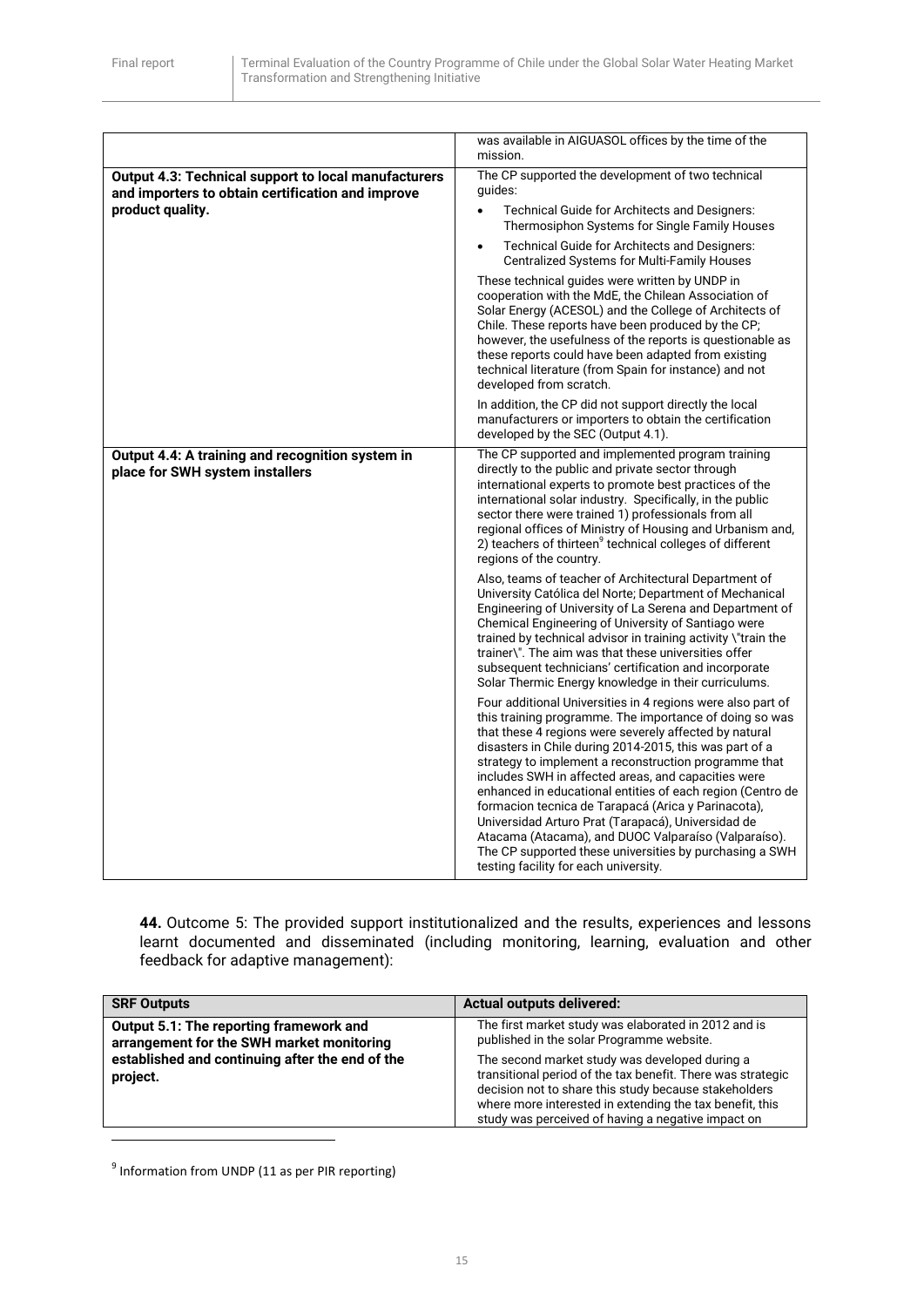|                                                                                                 | achieving the extension, mainly because the study<br>showed a decline of the SWH market supported by<br>statistics of SEC.                                                                                                                                      |
|-------------------------------------------------------------------------------------------------|-----------------------------------------------------------------------------------------------------------------------------------------------------------------------------------------------------------------------------------------------------------------|
|                                                                                                 | The CP developed a market study. Based on the<br>interviews, the results of this study were not presented.                                                                                                                                                      |
|                                                                                                 | The annual SWH installation rate is monitored by ACESOL<br>and this institution will continue to monitor this data after<br>the end of the CP.                                                                                                                  |
|                                                                                                 | Based on the available information, it is not possible to<br>state if the SWH market will be monitored after the end of<br>the CP.                                                                                                                              |
| Output 5.2: Project mid-term and final evaluation                                               | The project had its MTR on September 2012, which<br>showed interesting feedback about how the project has<br>changed due to market conditions and positive public<br>policies implemented by the government. The final<br>evaluation was schedule for mid-2016. |
| <b>Output 5.3: The project final results and lessons</b><br>learned documented and disseminated | The CP worked in order to spread results and lessons<br>learned, mainly through their web platform<br>www.programasolar.cl, hosted in Ministry of Energy<br>servers.                                                                                            |
|                                                                                                 | In this webpage and on UNDP webpage, a summary of the<br>results is presented.                                                                                                                                                                                  |

45. As a conclusion, the CP is rated "Moderately Satisfactory" (MS) in terms of the achievement of outputs. Major shortcomings in delivering the intended outputs can be observed under Component 3. Output 3.1 and Output 3.2 were not delivered. The evaluation acknowledges that the CP did corrective actions to change the outcome and related activities, but based on the evaluation findings, despite these efforts the CP didn't manage to deliver the intended pilots under the revised plan. Equally the evaluation acknowledges that despite several activities targeting SWH market players were implemented, outputs on awareness raising activities were not sufficiently focusing on public as planned the project design (Component 2). Equally the activities under Component 5 are assessed as insufficient to support the intended outcome (the provided support institutionalized and the results, experiences and lessons learnt documented and disseminated).

**46.** The moderately satisfactory rating is also supported by the CP exit strategy document which acknowledges that the completion of the majority of the activities took longer than had been initially anticipated. Some tasks are still to be carried out under most of the component, to secure and sustain the initial results that were achieved.

## <span id="page-16-0"></span>**3.3 Effectiveness (attainment of direct outcomes and likelihood of impact)**

## <span id="page-16-1"></span>**3.3.1 Achievement of direct outcomes**<sup>10</sup>

**.** 

**47. Outcome 1: An enabling institutional, legal, and regulatory framework to promote sustainable SWH market.** The immediate outcome is highly related to government willingness to enforce new regulations to promote SWH market. The Law 20,365 was voted before the start of the CP, so it cannot be considered as an outcome of the program. Also, even though this law was renewed in 2016, the financial mechanism was not optimized. It has to be noted that the CP did provide technical backstopping and develop modifications for the Law, which did contribute to the content if renewed law (approved after the termination date of the CP). From 2009 to 2013, the SWH market was supported by the Law 20.365. However, when the law expired, the SWH market growth (in installed area of solar panels) decreased to 13.6% in comparison with, the

 $10$  Outcome statements are as per the project document. The analysis considers the direct outcomes as defined in the reconstructed TOC.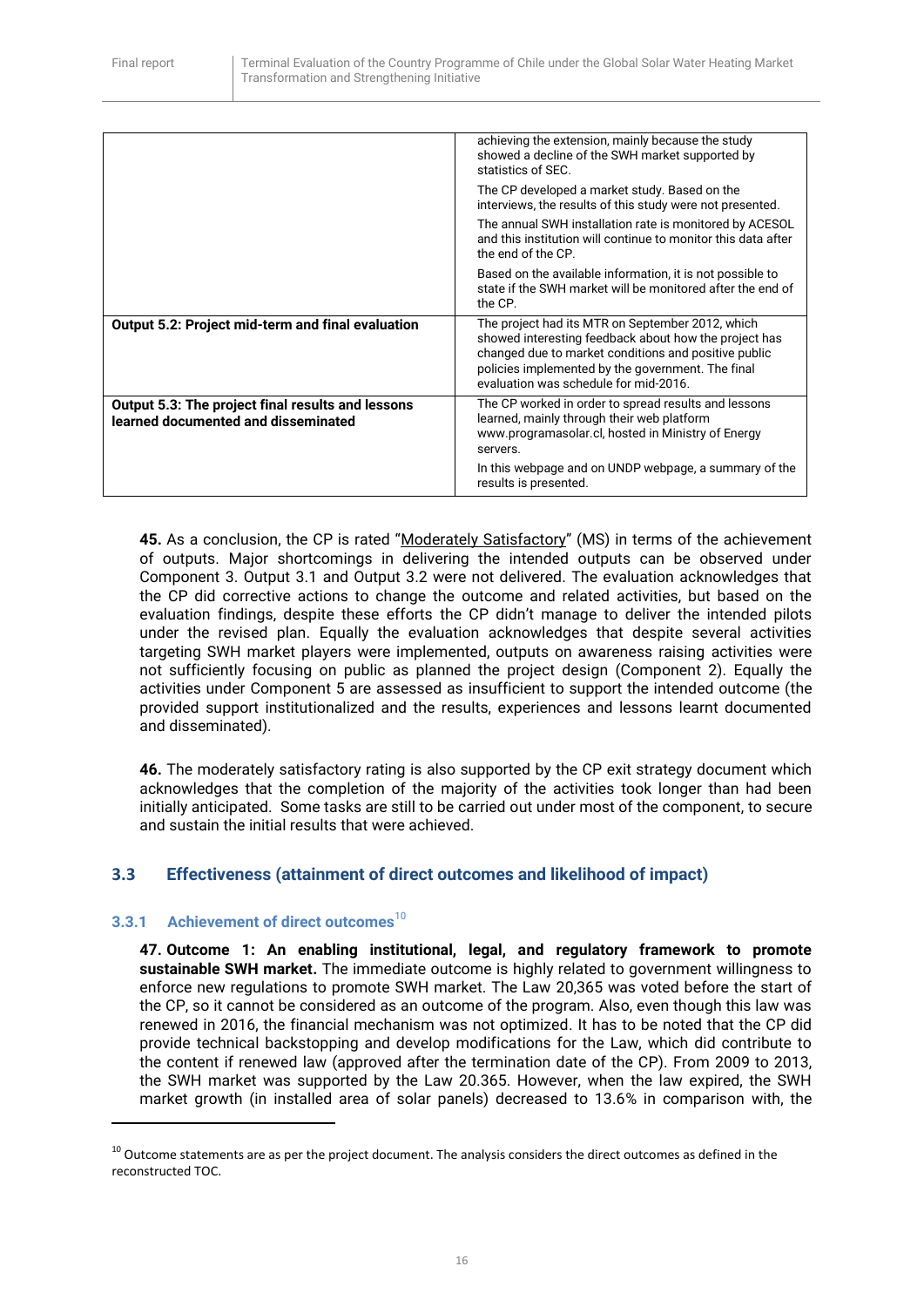growth rate between 2009 and 2013 which was from 35% to 50%. Also, the Law supported only the residential sector.

**48.** It seems that the project has not been fully integrated into the national institutional context; hence, its contribution to Outcome 1 is somewhat limited. While international experiences have for the most part demonstrated that mandatory regulation pertaining the SWH installation has been the single most effective tool to rapidly accelerate the SWH market<sup>11</sup>, the evaluation did not find evidence that the CP was promoting such mandatory regulation for the building sector as an effective option to accelerate the market and mainly, sustain this market.

**49.** The CP managed to create interest in the SWH in several public institutions: MINVU and the ministry of education.

**50.** The rating of the level of success of this outcome is therefore "Moderately Satisfactory" (MS).

**51. Outcome 2: Enhanced awareness and capacity of the targeted end-users and housing developers to facilitate the integration of SWH into new housing developments and existing homes.** The CP worked in close collaboration with the Ministry of Education to increase awareness at high school level. The CP also collaborated to some extent with other SWH market actors to increase awareness of end users, even though it was highly related to the enforcement of the Law 20.365. Moreover, the CP developed manuals and a series of capacity building training for local SWH manufacturers. The CP implemented awareness activities were not targeted to those that would be considered as SWH decision makers in the residential sector. There is no evidence that the CP would have raised the public awareness of SWHs in Chile significantly. In addition, the outputs and activities completed under Component 2 lack a marketing campaign targeting end-users/public at medium or large scale. It has to be noted that the CP assigned this role to ACESOL which was part of the steering committee. However, the CP did not collaborate with ACESOL to develop a promotion campaign. The CP dedicated more work in raising awareness among SWH professionals through training and collaboration with the college or architects

**52.** At the start of the CP, an online information and outreach platform was put into place: [www.programasolar.cl.](http://www.programasolar.cl/) This webpage has been maintained although no news has been uploaded since March 2016<sup>12</sup>.

**53.** Outcome 2 has been achieved and the rating of its level of success is "Moderately Unsatisfactory" (MU).

**54. Outcome 3: a) Availability of attractive end-user financing mechanisms<sup>13</sup> / b) Development of a pilot to implement Solar Water Heating in social collective households**. Considerable effort has been given for to develop an end-user financing mechanism, although the results are not as good as expected. The CP helped to develop the technical documentation required to implement the grant mechanism from MINVU for low income housing which existed since 2011. As

**.** 

<sup>&</sup>lt;sup>11</sup> Source: Policy Opportunities for More Efficient Residential Water Heating, CLASP, November 2015

<sup>12</sup> January 2017

<sup>&</sup>lt;sup>13</sup> After the mid-term evaluation, the steering committee decided to reallocate the budget planned to implement the Outcome 3 "Increase of the demand for the SWH systems based on an attractive financial mechanism available for the final users" to the "Development of a pilot to implement Solar Water Heating in social collective households". A justification of the modifications of the Outcome 3 was developed on April 1st 2013 and update on July 24th 2013. See also paragraph 19. This section discusses outputs and activities conducted under the original and revised component/outcomes.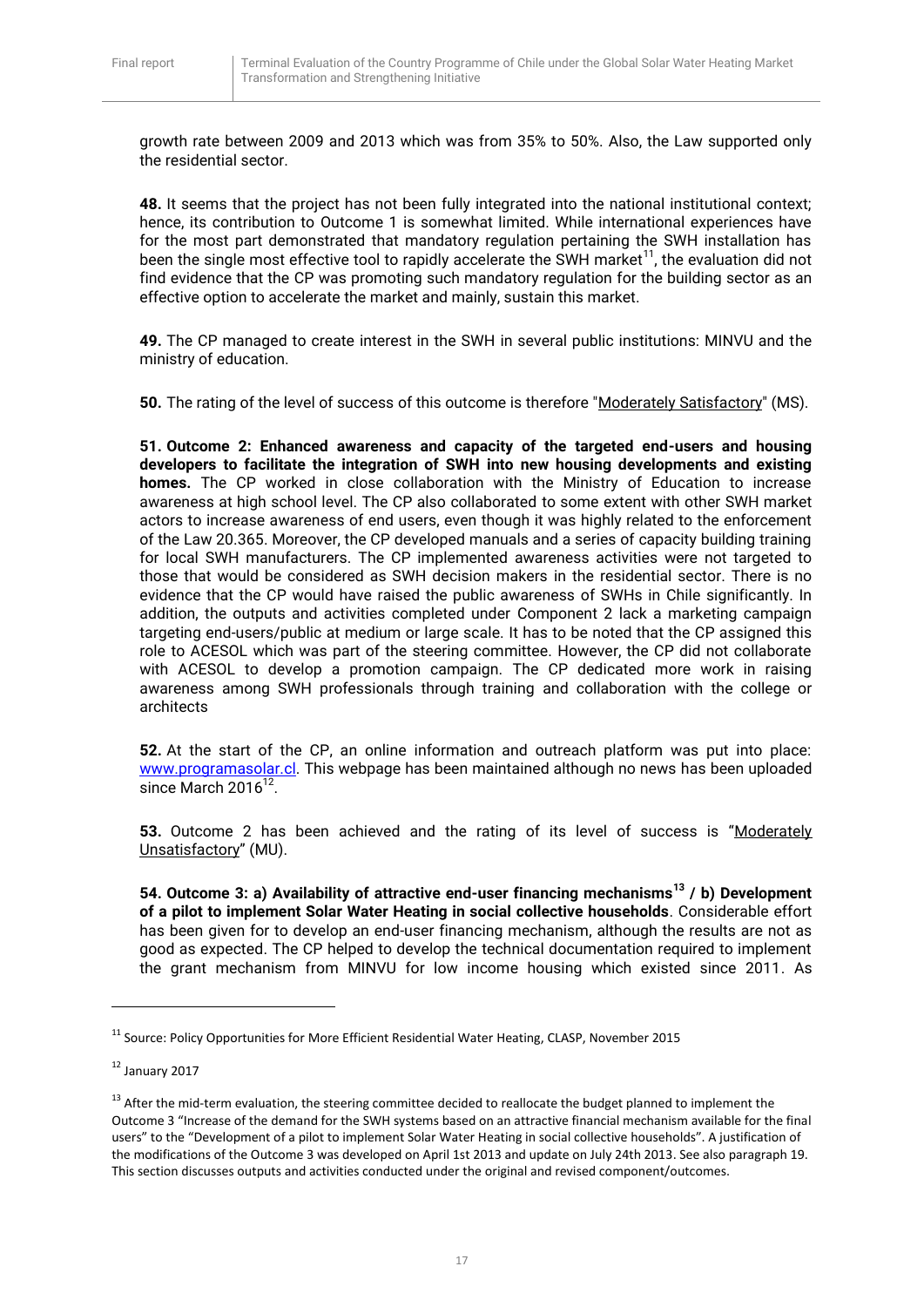discussed earlier, the Law 20.635, which came in force before the beginning of the CP, provided (and is still giving) tax benefits for newly built houses with SWH systems. For this mechanism, the CP helped also in the development of the technical documentation and dissemination. Thus, indirectly support for financial incentives in SWH sector were given.

**55.** The CP tried to develop a financing mechanism focusing on end-users but the market responded negatively to this proposal. In order to utilize the CP budget reserved for these purposes, the CP initiated a pilot for existing social housing buildings, which was designed and approved by the MdE and MINVU. This pilot initiative was not completed.

**56.** The evaluation acknowledges the CP endeavors to adapt and revise the plans. Nevertheless, it is difficult to evaluate why these both initiatives failed. Based on the evaluator's experience, the first attempt to build a financing mechanism for end-users was developed by technical professionals not by those specialized in financing mechanisms. Thus, the CP was not capable to design a useful tool considering the market requirements. It is also acknowledged that Chile already has institutions that have knowhow in developing such financial tools. The CP did not work in close collaboration with CORFO or Fundacion Chile (part of the consultative group), which are institutions specialized in financing mechanism development and already have financing mechanisms for renewable energy in their portfolio. Also, the risks and challenges related to the development of such initiatives were not analyzed in depth.

**57.** Therefore, the rating of the level of achievement of this outcome 4 (considering the original and revised outcome formulation) is "Moderately Unsatisfactory" (MU).

**58. Outcome 4: An effective and affordable certification and quality control scheme applicable for all SWH manufactured and/or installed in Chile, and enhanced capacity of the supply chain to offer products and services promoting a sustainable SWH market**. The CP collaborated with different stakeholders to train technical specialists, universities and high school's professors. The CP supported several cooperation agreements with several education institutions. At least, seven high schools integrated a SWH course in their curriculum.

**59.** The quality of SWH system installation is enhanced thanks to an increase of installers' capacity even if Chile has no installer certification program. More than 300 persons received trainings.

**60.** A solar thermal product national certification has been introduced in 2012 with the support of the CP to ensure that the SWH systems installed under the Law 20,365 corresponds to a minimum quality and performance. The SEC is responsible for overseeing the approval, testing and certification of solar collectors and storage tanks. The SWH standards are voluntary and do not seem very stringent (based on the evaluation interviews) decreasing the effectiveness of the introduced systems. Moreover, there is no roadmap considering to increase the technical requirements of SWH equipment neither to enforce a mandatory standard, thus the outcome 4 rating is lowered from satisfactory to Moderately Satisfactory" (MS).

**61. Outcome 5: The provided support institutionalized and the results, experiences and lessons learnt documented and disseminated (including monitoring, learning, evaluation and other feedback for adaptive management).** The CP developed a webpage which still exists after the completion of the CP with relatively low activity since end of 2014. Due to change in key personnel, some of CP documentation was difficult to retrieve, indicating weaknesses in knowledge management endeavor of the CP. Moreover, based on the evaluation findings the lessons learned were not disseminated to the SWH market stakeholders. The MdE monitored the SWH market and provided two market studies during the CP, but haven't developed any process to monitor continuously the area and the supplied energy of the installed SWH systems. The institutionalization of the SWH market support is guaranteed in MINVU and in MdE. Chile is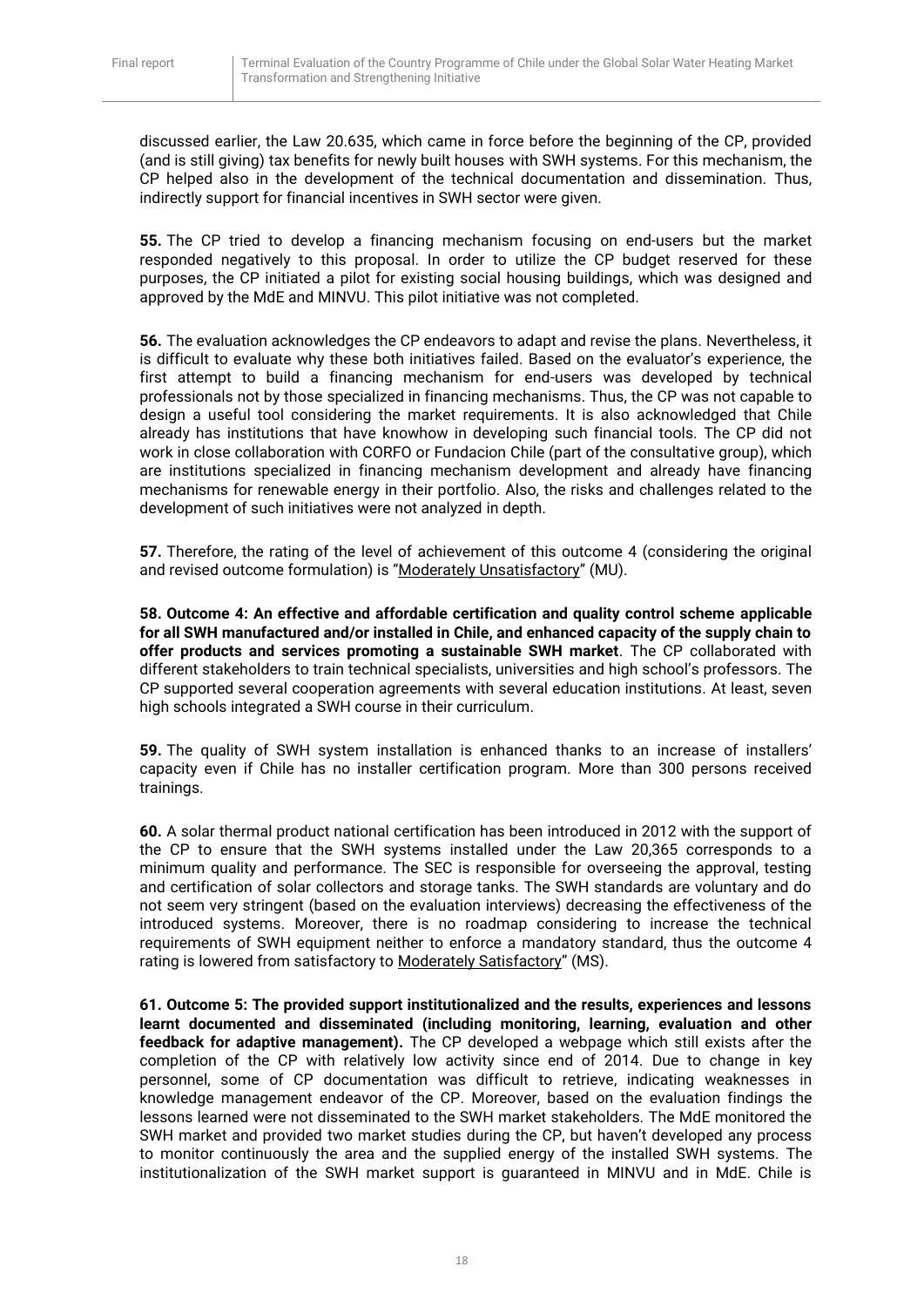1

working in developing an Energy Strategy by 2050 which include a minimum energy supply with solar energy. However, the photovoltaic technology appears to be more encouraged than the SWH technology in Chile. Several months after the completion of the CP, a report summarizing the results had not been produced.

**62.** Given the results achieved at the CP completion date, the rating of the level of success of this outcome is "Moderately Unsatisfactory" (MU)

**63.** In conclusion, the achievement of direct outcomes of the CP is evaluated as "Moderately Unsatisfactory" (MU).

## <span id="page-19-0"></span>**3.3.2 Likelihood of impact of the CP**

**64.** This section explores the relation between the CP outcomes and the intermediate states of the re-constructed TOC and to what extent these have contributed to the long-term outcome ('SWH markets are successfully developed') which is expected to eventually contribute to the decreased level of GHG emissions.

65. According to an IEA Solar Heat Worldwide<sup>14</sup>, the Chilean market is considered as an "evolving market" and still not as mature. Based on TechScope report 2015, the GHG emission reduction from the 72,984 m<sup>2</sup> of SWH systems installed was estimated to be more than 25.2 tons of CO<sub>2eq</sub> per year. As also discussed in the Section 3.3.3 the CP country target in terms of installed SWH panels  $(m^2)$  was achieved during the life span of the project.

**66.** Based on the analysis of the outcome areas (Section 3.3.1) the CP performed relatively well under outcome areas 1 and 4 as well as under outcome 2 in terms of targeting building sector professionals. The CP contributed to establishing technical regulations which increase the quality of the SWH systems installed under the Law 20.365 and Minvu program for low income housing:

- The CP supported the regulation that allows implementing the Law, and thus increases the performance of the SWH systems installed under the Law, which might have speed up its enforcement. However, the impact of the CP in installed area of SWH panels remains low as the majority of the installed SWH systems were due to the Law which was approved before the start of the CP.
- Around 25% (December 2015) of the newly installed SWH during the CP was under the subsidy provided by MINVU. The technical regulations of this subsidy were elaborated by the CP. The design of the incentive mechanism was developed by MINVU and MdE and the incentives come from MINVU budget, so the CP's contribution to the newly installed SWHs has been very limited.
- Several technical documentations were developed under the Outcome 1 and 4 that are expected to increase the quality of the SWH panels and of the SWH systems, especially under the Law 20,635. Activities to spread information among professionals were developed under the Outcome 2 and 4.

**67.** Based on the above, it can be assessed that, the CP's contribution to achieving country level target in terms of newly installed SWH systems measures in m<sup>2</sup> has been low. Nevertheless, the higher quality of the SWH installations, both in terms of equipment and of installation, can increase in the long-run the production of each installed  $m^2$ .

<sup>&</sup>lt;sup>14</sup> https://nachhaltigwirtschaften.at/resources/iea\_pdf/reports/iea\_shc\_solar\_heat\_worldwide\_2016.pdf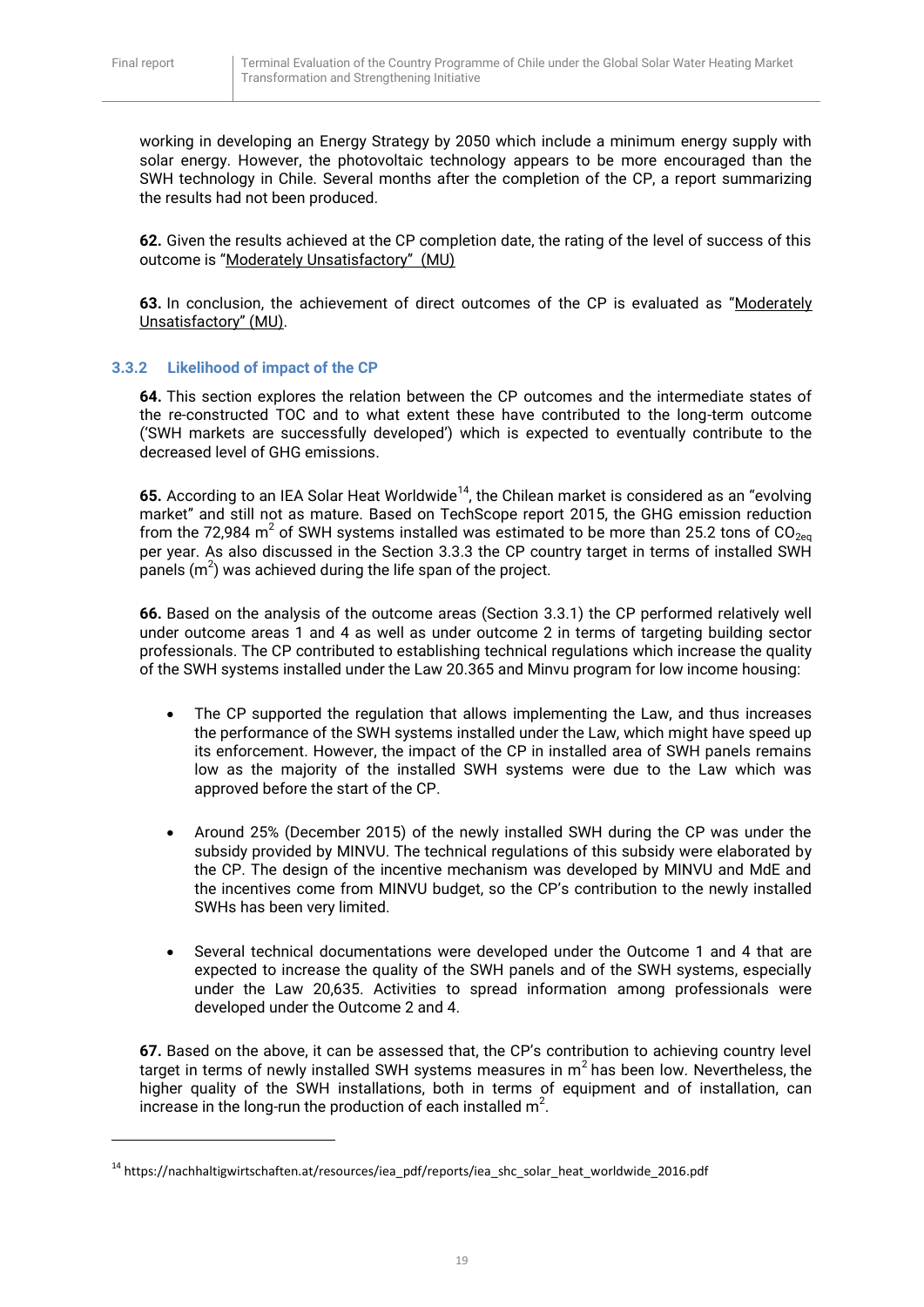**68.** The country level target in terms of the growth rate was not achieved (see paragraph 72). To increase the demand of a market, in general, the following components are required:

- Good quality of the product (Outcome 4)
- Trained professionals (Outcomes 2 and 4)
- End-user interest (Outcome 2 and 5) to increase the demand
- Support from the government (Outcome 1)
- Easy access to adapted financial mechanism (Outcome 3)

**69.** As for the evaluation of the CP's contribution to the intermediate state of the re-constructed TOC is difficult to assess in a quantitative terms. Nevertheless, based on the above discussion, progress was made towards Intermediate State 4 (increased quality of SWH systems) and Intermediate State 1 (enabling institutional, legal and regulatory framework). At the same time, the enhanced quality of SWH equipment only concerns those SWH systems that are installed under MINVU program and the Law 20,635. No mandatory regulation concerning the quality of the SWH systems or the obligation to install SWH systems in buildings was developed under the CP.

**70.** The CP was designed to increase the end-user demand (Intermediate State 3) by establishing an attractive financing mechanism. However, the CP failed in providing adapted financial mechanism to the end-users. At the same time, awareness raising activities towards consumer end-users were very limited, indicating that the CP did not achieve Intermediate State 3.

**71.** Even though the CP was designed wisely and it englobed all the components required accelerating the Chilean SWH markets, it is still evident that the CP did not achieve several direct outcomes nor intermediate states required to contribute to the development of the SWH market in Chile. The likelihood of impact of the country program is evaluated as "Moderately Unlikely" (MU).

## <span id="page-20-0"></span>**3.3.3 Achievement of the formal CP objective:**

**72.** The set country level targets were reached partially. The objective of 35,700  $m^2$  was exceeded with 56,733  $m^2$  but the growth rate was lower than the expected target (the target was a sustainable growth rate of 45% by the end of the project and the growth rate was 13.6% in 2014) and highly depend to the incentives provided by the Law 20.635.

**73.** In the Solar Heat Worldwide of IEA, the total installed area of flat plate collectors was 134,101  $m^2$  in 2014 and 26,730  $m^2$  in 2009, which means an added area of approximately 100,000  $m^2$ . Thanks to the Law 20.635, 55,266  $m^2$  were installed up to June 2014 and 17,718  $m^2$  of SWH thanks to Minvu program between 2011 and 2014. These two initiatives account for more than half of the total expansion in  $m^2$ .

**74.** The market was driven completely by the Law 20,635 which was voted before the start of the CP. The growth rate was lower than expected in 2014<sup>15</sup> and this is why it is rated as "Moderately" Satisfactory" (MS).

1

<sup>&</sup>lt;sup>15</sup> No data available for 2015 at the time of the evaluation.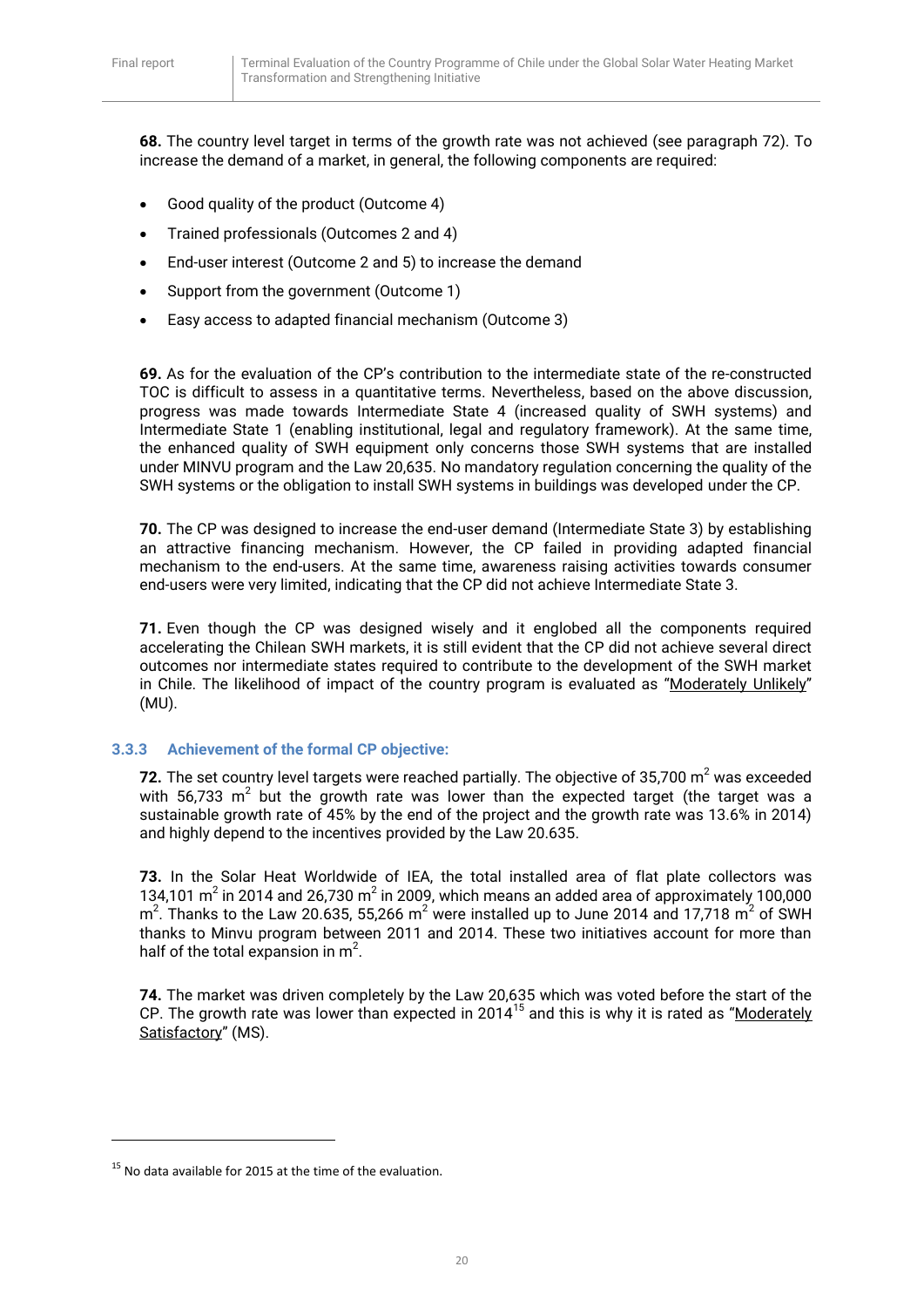## <span id="page-21-0"></span>**3.4 Sustainability and replication**

**75.** In terms of the Institutional and financial sustainability of the CP the Ministry of Energy of Chile, as the organization in charge of SWH development in the country, created a division dedicated to SWH. This division supervises the implementation of the Laws' main objectives, amongst these, the new component that delivers subsidies for new residential homes. It is planned that the Law will provide incentives until the end of 2020. However, in the 2050 energy roadmap of MdE, it seems that the available resources will be more dedicated to photovoltaic technologies. The sustainability and replication of the CP in terms of financial resources is evaluated as "Likely" (L). As there is not a national program planned to pursue the activities started under the country programme, the catalytic role of the CP is rated as "Moderately Satisfactory".

**76.** In terms of the sociopolitical sustainability, the main concern is the next general election that will be held in 2017 could affect greatly the sustainability of the reached outcomes. The tax breaks for SWH is only guaranteed up to 2020. The new government might not renew this incentive. As the growth of SWH market was highly linked to this tax break, the growth of the SWH market will likely decrease once the subsidies stop. The sustainability and replication of the program is evaluated in terms of institutional framework as "Moderately Likely" (ML) and in terms of socio-political risks as "Moderately Likely" (ML).

**77.** The environmental sustainability of the CP is guaranteed as SWH technology has a positive influence on the reductions of  $CO<sub>2</sub>$  emission. The sustainability of the program in terms of environmental factors is evaluated as "Likely" (L).

**78.** In terms of its sustainability, the rating of the level of success of the CP is "Moderately Likely"(ML).

## <span id="page-21-1"></span>**3.5 Efficiency**

**79.** In this section, the cost-effectiveness and the timeliness of CP execution is assessed. In the next table, the disbursement ratio of CP's budget is presented yearly until 2015. It should be noted that the disbursement rate of the project has been consistently lower than planned. Based on the information included in the steering committee presentations, the budget dedicated to the Outcome 1 and to the management of the CP was higher than the budget defined in the Prodoc. Resources spent for the activities related to Outcome 3 were not successful (financing mechanisms for end-users and pilot project with MINVU in social multifamily household). In this outcome, more than 60,000 USD were spent between 2009 and 2012 without outputs that would contribute to outcome level results of the project. The delivery rate was low during the first year with less than 1.9% of the GEF fund (2009). However, CP activities accelerated between 2011 and 2014 to reach a disbursement rate of close to 15%, with the disbursement rate over 20% during the last year of implementation.

| Year  | Actual cost (in cash USD) | Disbursement ratio (in<br>%) |
|-------|---------------------------|------------------------------|
| 2009  | \$29,257.44               | 1.9%                         |
| 2010  | \$176,880.36              | 11.7%                        |
| 2011  | \$219,430.80              | 14.7%                        |
| 2012  | \$254,371.91              | 17.0%                        |
| 2013  | \$234.816,58              | 15.7%                        |
| 2014  | \$265.754,33              | 17.7%                        |
| 2015  | \$319.242,88              | 21.3%                        |
| Total | \$1.499.763,22            | 100%                         |

**Table 1: Disbursement per year of GEF funding (in %)**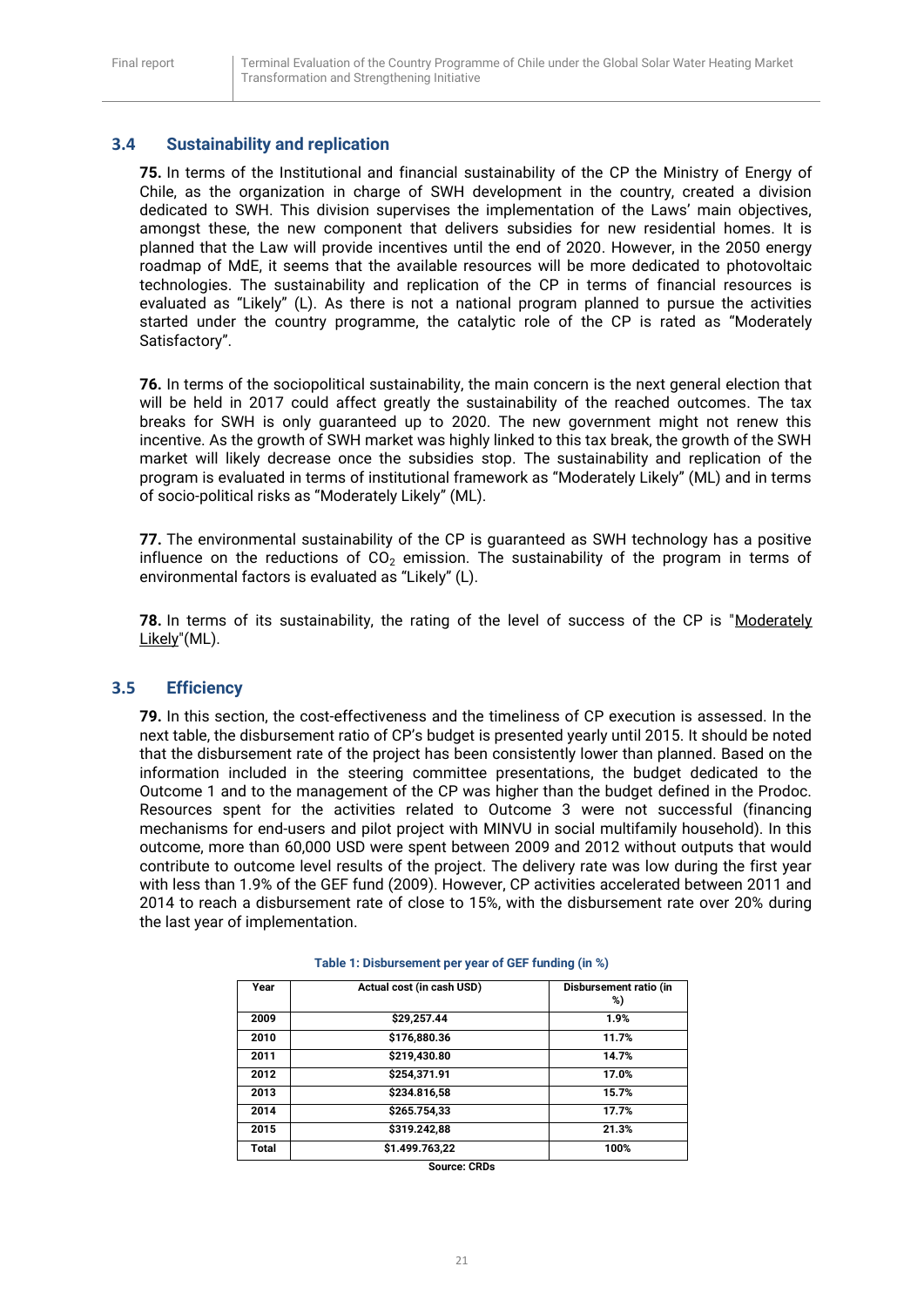**80.** The cooperation between UNDP and UNEP did not increase greatly the efficiency of the CP's activities. The collaboration was very limited with UNEP during the whole program. Moreover, the CP had almost no interaction with the other countries participating in the GSWH project. The project was also extended with 1.5 years.

81. In terms of efficiency, and given the reasons cited above, the CP is rated "Moderately Satisfactory" (MS).

## <span id="page-22-0"></span>**3.6 Factors affecting performance**

#### <span id="page-22-1"></span>**3.6.1 Preparation and readiness**

**82.** The concept and design of the project was consistent with the conditions, context and baseline existing at the time of its preparation. Its formulation is detailed and exhaustive in many ways and should be considered appropriate and satisfactory. The CP design included the main public and private stakeholders and all the sectors in which SWH systems could be installed. CP's planned stakeholder participation plans were holistic to include all levels of stakeholders from regulators to end-users.

**83.** The project was well designed because its aim was to tackle the different barriers of the SWH market. However, the last version of the Prodoc does not considered the work of the government on a tax benefit related to the installation of SWH system. The law proposal was received by the Chilean Senate in October 2008 (before the start of the CP). Also, considering the low level of achieving some of the outputs and intended outcomes the evaluation team assesses that this could have been partially caused by a design weakness, that didn't fully reflect the context of Chile.

**84.** Moreover, in the Prodoc, several other design weaknesses have been identified:

- The baseline was not modified after the adoption of the Law No. 20,365
- The indicators do not allow assessing the effectiveness of the CP, in particular, in terms of awareness raising for the public and of SWH systems costs reduction.
- A survey should have been planned and budgeted for (at least one at the beginning of the project: baseline, and one at the end) to evaluate the market transformation among the end users.
- **85.** The CP preparation and readiness was assessed as "Moderately Unsatisfactory" (MU).

## <span id="page-22-2"></span>**3.6.2 Project implementation and management**

**86.** Based on the evaluation findings the following external factors negatively affected the project implementation and the achievement of results: administrative reorganization of the CNE (as a consequence of the creation of the Ministry of Energy); the challenges experienced in the placing the project in the new ministry organization; the changes that occurred within the Ministry of Energy upon the change of government after March 2010; and the high turnover of officials of the project's setting in the Ministry of Energy;

**87.** UNDP was periodically meeting with the Ministry of Energy expressing its concern with the slow project implementation. The slow implementation led to slow disbursement rate, especially the first year, which was followed by the project extension. The last year of CP operation (2015) the disbursement rate was higher than on previous year of implementation (over 20 % of the whole GEF budget). At the same time, the pilot for MINVU program in social multifamily household was not delivered (the budget for this SWH installation was around 200,000 USD). In the UNDP Combined Delivery Report of 2015, an amount of 142,143 USD was spent for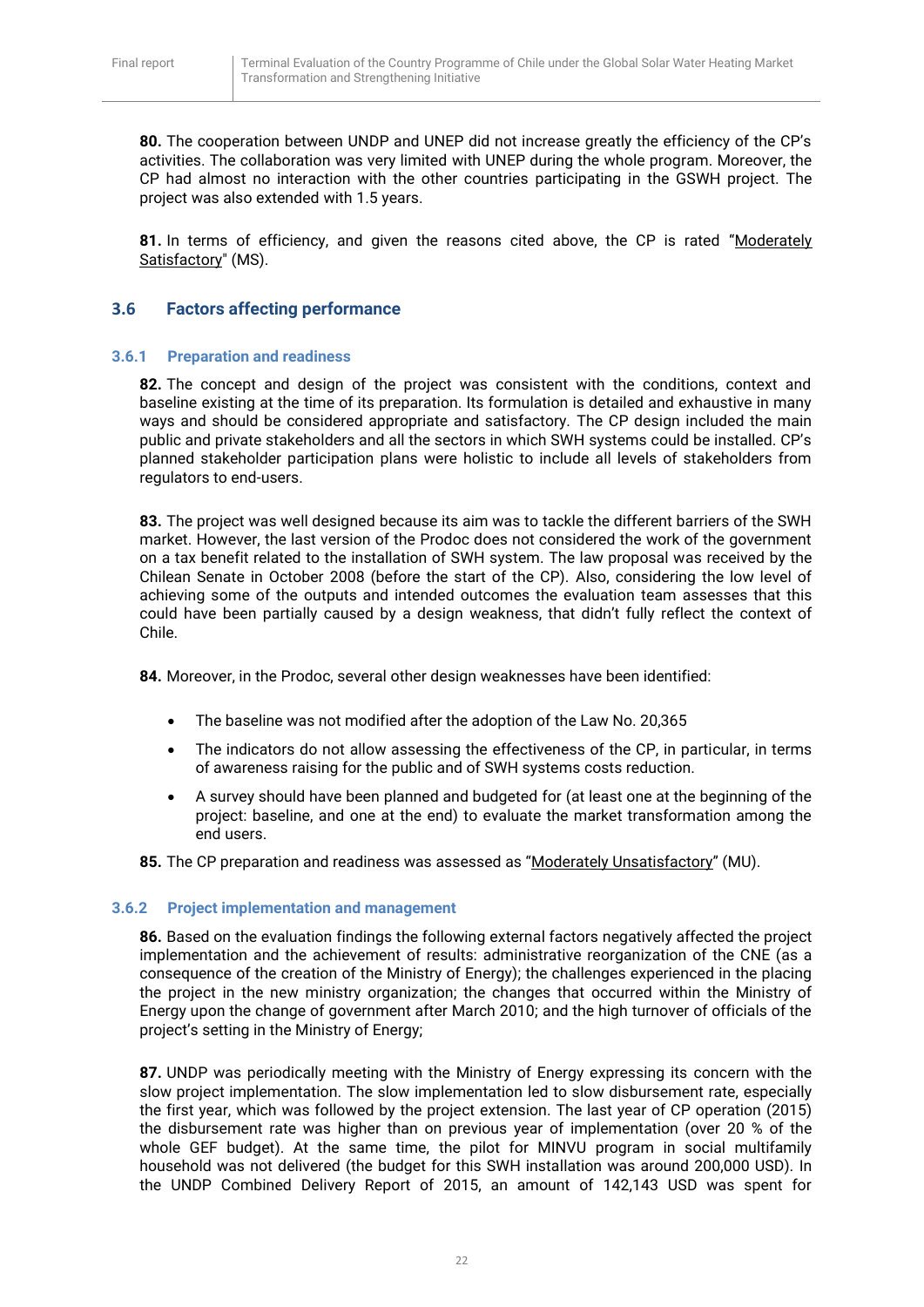engineering and construction but based on the information in received by the evaluation the pilot SWH systems were not installed.

**88.** As also stated in the project documentation the project had difficulties in finding qualified experts in the Solar Thermal Energy Chilean market and to reduce any risks on implementing activities, the Solar Program hired an international expert in Solar Thermal Energy to support the CP in the technical work. The issue of finding qualified people was described as influencing significantly in the development of the financial mechanism for end-users. In addition, difficulties were experienced in selecting consultants with the approrpriate capacity and expertise related to the development of surveys.

**89.** While the organizational design of the project is deemed appropriate and functional for its purposes, its insertion in the Ministry of Energy presented uncertainty concerning the project's location within the organization during the early days of the CP. Nevertheless, its location in the Renewable Energies Division is considered as suitable, as the project has positioned itself well, keeping its high relevance, being an important element for the development of the Solar Program implemented by the same division.

**90.** The project also demonstrated certain level of adaptive management when conducting a MTE and adapting some of the project outcomes/outputs.

**91.** Concerning the management budget, it exceeded the GEF budget indicated in the Prodoc (135,000 USD) during the first three years of CP operation based on the presentation for the steering committee in December 2014. For the last two years of implementation, the management budget represented a very minor portion of the overall budget (around 6,000 USD for 2014 and 0 USD for 2015). The evaluation team did not have data to assess the reasons for this.

**92.** The CP's performance in implementation and management is rated "Moderately Unsatisfactory" (MU) due to high budget dedicated to the management and the issue with the disbursement in 2015.

#### <span id="page-23-0"></span>**3.6.3 Stakeholder participation, cooperation and partnerships**

**93.** The main public and private stakeholders have been listed in the ProDoc and their general responsibilities defined.

**94.** Cooperation with the private sector was encouraged with the development of the "Mesa Solar". But this initiative did not last over the years. Collaboration with public institutions: SEC, MINVU and the ministry of Education was assessed as fruitful. However, the CP did not collaborate with existing institutions that have a role concerning renewable energy markets in Chile. Such are CER, CORFO, Fundacion Chile or even the energy efficiency agency of Chile (AChEE). Especially in terms of development of the financial mechanism, the evaluation team considers that the CP could have benefitted from better partner selection.

**95.** The CP has made an effort to cooperate other existing initiatives on SWH in Chile. Several stakeholders co-financed the program as GIZ and ICA Procobre. However, during the interviews, the lack of synergies between the activities developed by these stakeholders was raised.

**96.** Stakeholder participation, cooperation and partnership is rated as "Moderately Satisfactory" (MS).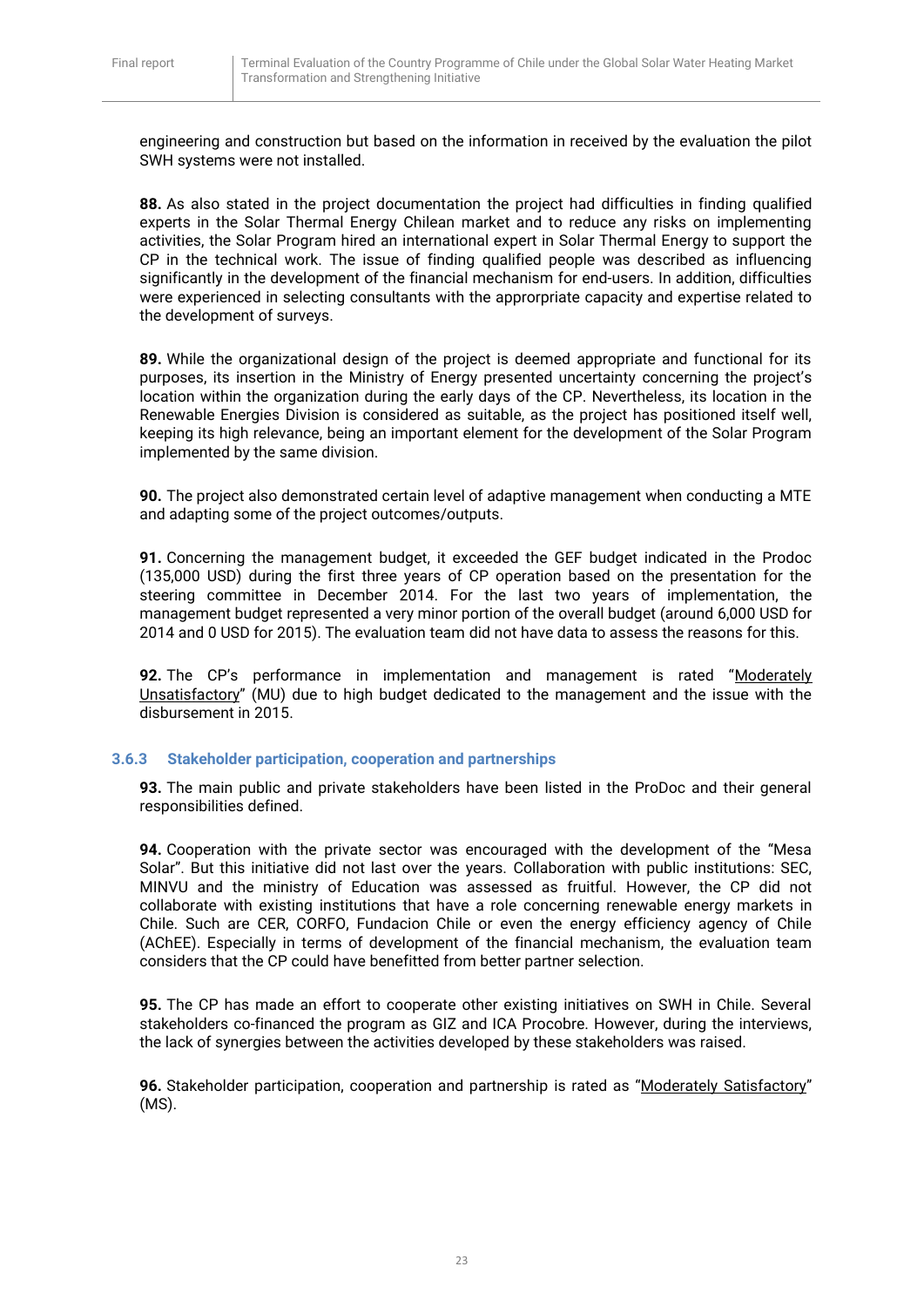## <span id="page-24-0"></span>**3.6.4 Communication and public awareness**

**97.** There is a unanimous view to recognize that the Law 20.635 played a pivotal role in raising awareness of the multiple stakeholders including the population who had little motivation to invest in renewable energy and energy efficiency technologies back in the years 2005/2006 due to the high upfront cost of such technology. However, the CP did not develop any general public awareness activities at large scale even if it was defined at output level of the CP design (under outcome 2).

**98.** The CP focused on the communication to the SWH market stakeholders through on-site activities and virtual communication channels. The main communication channel with the public was the webpage of the CP: [www.programasolar.cl.](http://www.programasolar.cl/) This webpage presents the activities developed by the CP, includes the developed technical reports and some general national and international news on solar energy (thermal and photovoltaic). This webpage might not have been advertised sufficiently as there is less than 300,000 views (January 10, 2017).

**99.** Several isolated awareness raising activities were supported by the CP in some technical schools and universities and the movable Solar House in two regions (V and the Metropolitan). Based on the above, the CP's performance in ensuring communication and public awareness is rated "Moderately Satisfactory" (MS).

#### <span id="page-24-1"></span>**3.6.5 Country ownership and drivenness**

**100.** Chile's government was closely involved in the program as the CP was executed by the MdE. However, some public institutions were not involved closely with the CP, such as CORFO and CER/CIFES, which are considered as leaders in renewable energy development in Chile. Thus, the evaluation team considers that lack involvement of these parties might have had negative influence on country owner and driven-ness of the CP.

**101.** Country ownership and drivenness is rated as "Moderately Satisfactory" (MS).

#### <span id="page-24-2"></span>**3.6.6 Financial planning and management**

**102.** The GEF budget execution (USD 1.5 million) was low at least up to 2011 (see 3.5). Table 3 presents the delivery rates in percentages until 2015.

| Year  | <b>Estimated cost at</b><br>design (budget) (in<br>cash USD) | Actual cost (in cash USD) | <b>Expenditure ratio</b><br>(actual/planned) (in %) |
|-------|--------------------------------------------------------------|---------------------------|-----------------------------------------------------|
| 2009  | 130,000                                                      | 29,257.44                 | 22.5%                                               |
| 2010  | 406.000                                                      | 176,880.36                | 43.5%                                               |
| 2011  | 383.000                                                      | 219,430.80                | 57.3%                                               |
| 2012  | 303.000                                                      | 254.371.91                | 84.0%                                               |
| 2013  | 278.000                                                      | 234.816.58                | 84.5%                                               |
| 2014  | -                                                            | 265.754.33                | N/A                                                 |
| 2015  | ۰                                                            | 319.242,88                | N/A                                                 |
| Total | 1,500,000                                                    | 1.499.763.22              | 99.9%                                               |
|       |                                                              | <b>Source: CDRs</b>       |                                                     |

| Table 2: GEF Project Expenditures for 2009-2015 (in USD) |  |  |  |
|----------------------------------------------------------|--|--|--|
|----------------------------------------------------------|--|--|--|

**103.** The financial planning and management was adapted to the situation over the years, as explained in Section 3.5 on efficiency. The remaining budget from one year was passed to the next year. The deviation between the designed budget and the real budget were explained. All the combined delivery reports are clear and transparent. However, the budget dedicated to the project management component was higher than planned in the Prodoc and the 2015 budget.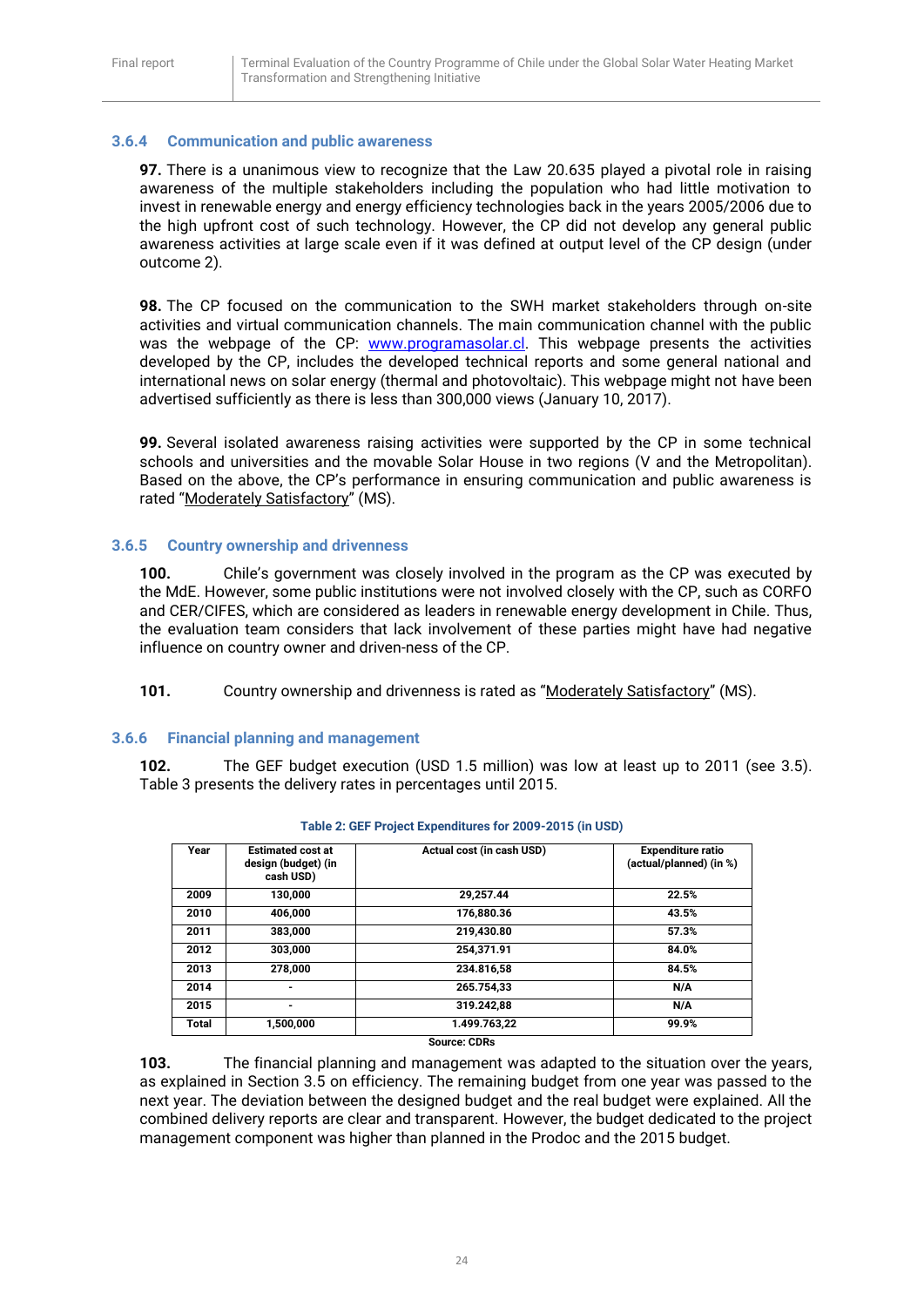**104.** The accounting information available to the evaluation team concerning the GEF funds was clear. Based on the project document, at the time of the project design USD 1,831,500 of Co-financing was confirmed (in cash and in-kind) from various sources (CNE, CDT, INN, PPEE, GTZ, Procobre). As only the GEF funds (USD 1,500,000) were under UNDP management, only CDRs covering this funding portion was provided to the evaluation team. The evaluation team does not have detailed information regarding actual realization of the co-financing.

**105.** The financial management is rated "Moderately Satisfactory" (S)

## <span id="page-25-0"></span>**3.6.7 Supervision, guidance and technical backstopping**

**106.** The UNDP Country office is the executing agency with responsibility for supervision of the quality and timeliness of project execution. According to MdE, UNDP was closely present through regular consultations and meetings during all the implementation phase. UNDP program officers approved the annual Program of Activity and ensured its alignment with the CP's objectives.

**107.** The exchange between the CP and UNEP was scarce during the whole project. During the first years, the relationship was more sustained but in general, UNEP supervision and backstopping was unsatisfactory. After the mid-term review of the CP, no communication was exchanged between UNDP Chile and UNEP GSWH management team. The UNDP CO only had exchanges with the UNDP Regional Technical Advisor (RTA). During the interviews conducted for the evaluation mission, no one seemed to be aware of the role of UNEP neither in the CP nor in the production of knowledge products.

**108.** UNDP guidance and backstopping is rated as "Satisfactory" (S) (UNEP's performance is discussed and rated as part of the overall evaluation report).

## <span id="page-25-1"></span>**3.6.8 Monitoring and Evaluation**

**109. Monitoring and Evaluation Plan:** The M&E design defined in the Prodoc was sufficient in terms of reporting requirements but it lacked some indicators to assess the effectiveness of the program. In particular, in terms of awareness raising of the public and of SWH systems cost reduction to assess the market evolution. No additional indicators were measured to evaluate the impact of the outcomes, in particular, for the outcome 2. The M&E design is rated as "Moderately Satisfactory" (MS).

**110. Monitoring and Evaluation Implementation:** Generally speaking the provisions relating to M&E in the Project Document and the requirements of the GEF - UNDP in this regard seemed to have been complied with. The M&E plan implementation analysis is based on interviews and the MTR. The management unit of the CP needed regular supervision and monitoring in order to closely monitor the development and progress of the activities programed in the Annual Work Plans (AWP) and the status of disbursements and budget execution and this monitoring was not sufficient, at least, during the first years of the CP. The M&E plan implementation is rated as "Moderately Satisfactory" (MS).

## <span id="page-25-2"></span>**4 CONCLUSIONS, RECOMMENDATIONS AND LESSONS**

## <span id="page-25-3"></span>**4.1 Conclusions**

**111.** The Chilean country program has been on-going for over 6.5 years under three governments. Yet, the SWH market penetration in Chile remains low with 5.7  $kW_{th}$ /1000 people<sup>16</sup>,

 $\overline{a}$ 

<sup>&</sup>lt;sup>16</sup> Mauthner & Weiss, 2015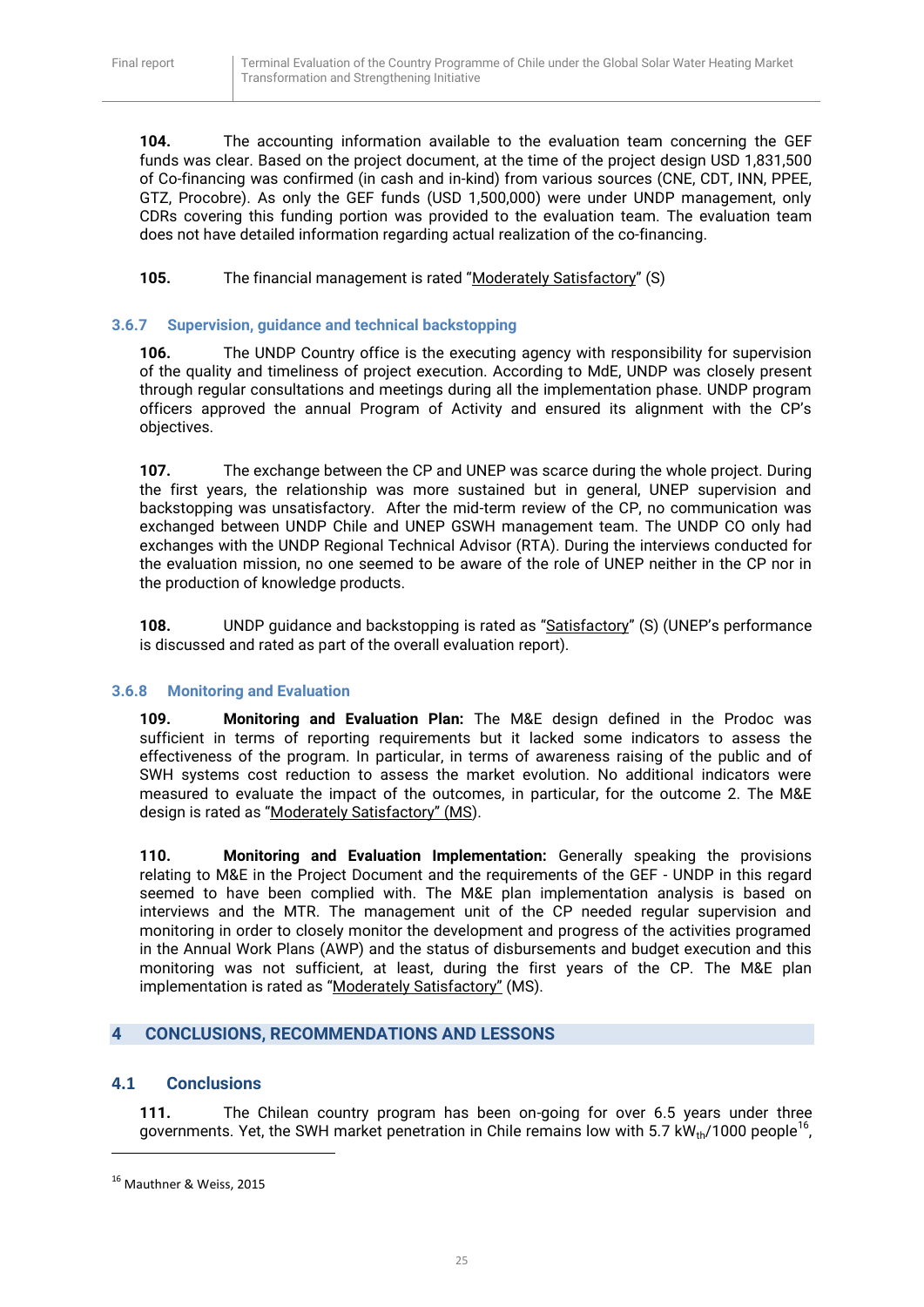**.** 

the country level target in terms of installed  $m^2$  of SWH was reached during the project implementation. However, the growth rate was estimated to be lower than the set target (+30% in  $2014^{17}$ ).

**112.** Based on the findings, the majority of the newly installed SWH systems during the CP implementation were due to the enforcement of the Law 20.365 with a tax incentive that was approved prior implementation of the CP. Nevertheless, the CP had a role in providing technical support to the national partners by developing several technical reports contributing to the implementation and renewal of this fiscal incentive law. At the same time the CP supported the integration of the SWH quality requirements under the law 20.365.

**113.** Thus the evaluation concludes that the CP contributed to the enhanced quality of the SWH systems in Chile and supported the enabling legal and regulatory framework in the country. The evaluation also recognizes the CP's contribution to the SWH related capacity and knowledge through activities that were developed with 4 universities and more than 10 technical high schools and several other partners. Training of a significant number of SWH professionals in Chile is expected to have positive impacts in terms of the quality.

**114.** At the same time, several shortcomings were found. The CP had a role in supporting and enhancing existing law with the fiscal incentive; further analysis of the first phase concerning the long-term effectiveness of the law could have helped the partners to enhance the future effectiveness of the incentive. In addition, the CP did not sufficiently contribute to increased enduser demand. This was assessed to be caused by the unsuccessful completion of the end-user financing mechanisms and related initiatives as well as limited communication activities targeting general public.

**115.** The political context affected strongly the implementation of the CP. Each change of government slowed down the CP implementation. The programme director changed three times during the project. Also, the coordinator changed once during the course of the CP. The structure of the project with few people in charge affected the overall project strategy and implementation, which focused mainly on tackling technical barriers of the SWH market.

**116.** The evaluator also considers that the partner selection was not necessarily suitable to deliver the financial mechanisms. At the same time, CP could have also considered working with the diversity of commercial sectors such as the tourism or health sectors, which were also identified in the ProDoc.

**117.** The overall rating of the 'Country Programme of Chile under the Global Solar Water Heating Market Transformation and Strengthening Initiative' is Moderately Unsatisfactory (MU).

| <b>Criterion</b>                                                                  | <b>Overall Rating</b> |
|-----------------------------------------------------------------------------------|-----------------------|
| A. Strategic relevance                                                            |                       |
| <b>B. Achievement of outputs</b>                                                  | МS                    |
| C. Effectiveness: Attainment of objectives and planned results                    | ΜU                    |
| 1. Achievement of direct outcomes                                                 | MU                    |
| 2. Likelihood of impact                                                           | MU                    |
| 3. Achievement of formal project objectives as presented in the Project Document. | ΜS                    |

#### **Table 3: Summary of Evaluation Ratings**

<sup>&</sup>lt;sup>17</sup> Source: Solar Water Heating Market Evaluation – Case Study of Chile, November 2015, Prepared for UNEP, Division of Technology, Industry and Economics, Global Solar Water Heating Initiative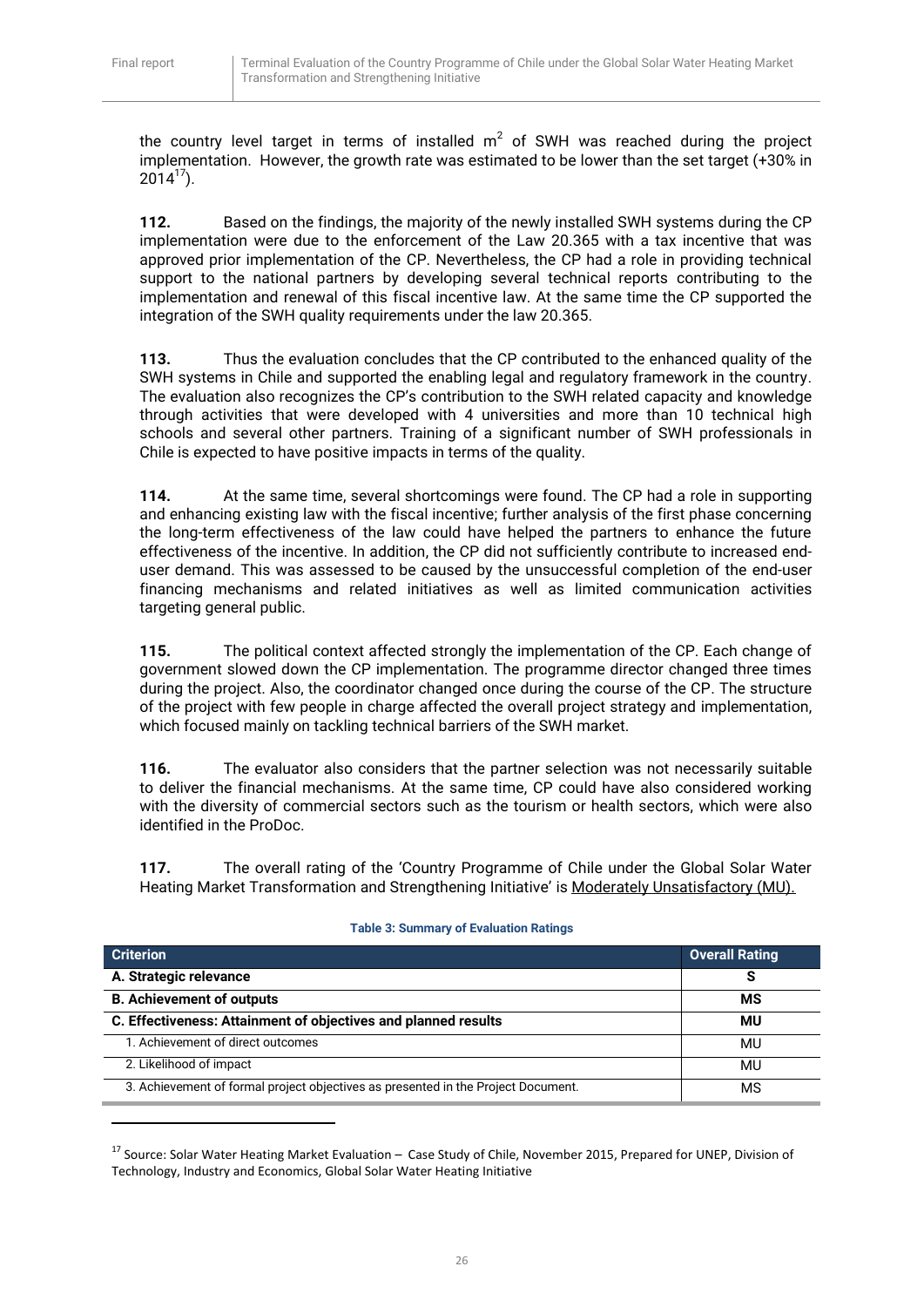| <b>Criterion</b>                                            | <b>Overall Rating</b> |
|-------------------------------------------------------------|-----------------------|
| D. Sustainability and replication                           | <b>ML</b>             |
| 1. Socio-political sustainability                           | ML                    |
| 2. Financial resources                                      |                       |
| 3. Institutional framework                                  | ML                    |
| 4. Environmental sustainability                             |                       |
| 5. Catalytic role and replication                           | <b>MS</b>             |
| E. Efficiency                                               | <b>MS</b>             |
| F. Factors affecting project performance                    |                       |
| 1. Preparation and readiness                                | MU                    |
| 2. Project implementation and management                    | <b>MU</b>             |
| 3. Stakeholders participation, cooperation and partnerships | MS                    |
| 4. Communication and public awareness                       | <b>MS</b>             |
| 5. Country ownership and driven-ness                        | <b>MS</b>             |
| 6. Financial planning and management                        | MS                    |
| 7. Supervision, guidance and technical backstopping         | S                     |
| 8. Monitoring and evaluation                                | <b>MS</b>             |
| i. M&E design                                               | <b>MS</b>             |
| ii. M&E plan implementation                                 | <b>MS</b>             |
| <b>Overall project rating</b>                               | <b>MU</b>             |

## <span id="page-27-0"></span>**4.2 Recommendations**

**118.** The following recommendations have been developed based on the analysis of evaluation findings and interviews with SWH market stakeholders.

| <b>Recommendation #1</b> | There is no methodology or guidance given in the ProDoc for the CP to calculate the<br>target indicators. The target indicators reflect the achievement of the outcomes and by<br>calculating them each year, they help to plan the effort to put in each activity. These<br>methodologies and parameters to calculate the indicators should be defined in the<br>M&E plans. In this particular program of market transformation, the end-user<br>awareness and the cost of the SWH systems were not defined as indicators whereas<br>they allow understanding the market evolution. The definition of adapted target<br>indicators together with the development of clear methodology to monitor these<br>indicators would help UNDP, UNEP and the country counterparts to understand the<br>progress towards the project goals. |
|--------------------------|-----------------------------------------------------------------------------------------------------------------------------------------------------------------------------------------------------------------------------------------------------------------------------------------------------------------------------------------------------------------------------------------------------------------------------------------------------------------------------------------------------------------------------------------------------------------------------------------------------------------------------------------------------------------------------------------------------------------------------------------------------------------------------------------------------------------------------------|
| Responsibility:          | UNDP and MdE                                                                                                                                                                                                                                                                                                                                                                                                                                                                                                                                                                                                                                                                                                                                                                                                                      |
| Time-frame:              | Design phase for follow-on project                                                                                                                                                                                                                                                                                                                                                                                                                                                                                                                                                                                                                                                                                                                                                                                                |
| <b>Recommendation #2</b> | The ProDoc was developed several years before the implementation started and the<br>situation might have changed in-between. Moreover, in order to develop a program<br>meeting the specific needs of the context, exact information of the situation is vital to<br>develop the specific solutions to tackle the main barriers. It is recommended that a<br>timely market analysis is needed at the beginning of program involving market<br>transformation activities, to ensure integration of all the important market stakeholders<br>and address the country specific, real existing barriers of the market. This market study<br>should be used as a baseline in order to compare the former situation with the market<br>at the end of the program.                                                                       |
| Responsibility:          | UNDP and partners                                                                                                                                                                                                                                                                                                                                                                                                                                                                                                                                                                                                                                                                                                                                                                                                                 |
| Time-frame:              | Follow-on project or similar market transformation projects                                                                                                                                                                                                                                                                                                                                                                                                                                                                                                                                                                                                                                                                                                                                                                       |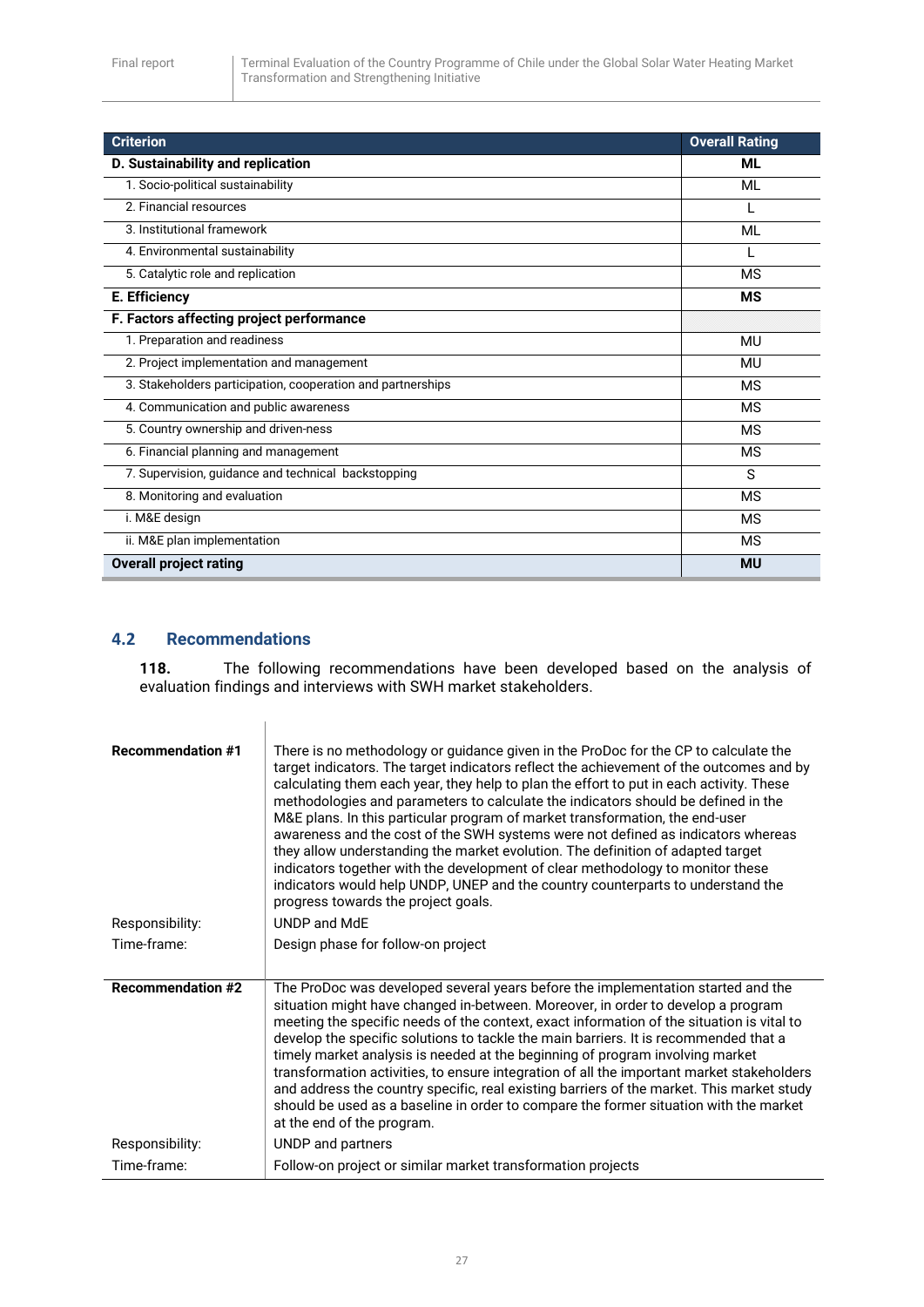| <b>Recommendation #3</b> | Establish a system for information collection and monitoring energy performance of<br>SWH installations. The MdE needs to capture the positive impact of the SWH market<br>through the setup of a robust monitoring and reporting system to evaluate the capacity<br>and the energy performance of the installed SWH systems. Currently, the area of<br>installed SWH in m <sup>2</sup> is established by the AEE INTEC, but the methodology is based on<br>estimation and the MdE should monitor more accurately the SWH market |
|--------------------------|----------------------------------------------------------------------------------------------------------------------------------------------------------------------------------------------------------------------------------------------------------------------------------------------------------------------------------------------------------------------------------------------------------------------------------------------------------------------------------------------------------------------------------|
| Responsibility:          | UNDP and MdE                                                                                                                                                                                                                                                                                                                                                                                                                                                                                                                     |
| Time-frame:              | follow-on project / similar market transformation initiatives                                                                                                                                                                                                                                                                                                                                                                                                                                                                    |

## <span id="page-28-0"></span>**4.3 Lessons learned**

- **The key persons in charge of the CP influenced significantly the program development and the achievement of the outputs.** Therefore, the recruitment process of the project management unit should be carefully planned to ensure that all required expertise to implement such programmes are included, not only technical skills but also, in management and planning.
- **UNDP should take a more active role in the risk management.** Several situations created burdens which influenced the effectiveness of the CP: failed financing mechanism development, failed pilot project with MINVU, change of the management unit and lack of local experts. UNDP should take a more active role in the risk management of the programmes asking the partners to assess carefully the risks of the activities or situations and to develop a risk management plan, if required.
- **The national counterparts should be closely involved in the project design and planning in order to fulfill objectives defined in the ProDoc.** The country management unit which is often in charge of the project management and implementation, not always have the experience and capacities to plan, manage and monitor such comprehensive program. UNDP could further contribute to training on national partners in terms of project design and management and ensure their close involvement in the design stage of projects/programmes.
- **UNDP country office doesn't necessarily have the sufficient technical capacity to analyze in details the program of activities proposed by the management unit.** In this case UNDP's role was to solely validate whether the proposed activities were aligned with the program objectives. The activities can be aligned with the program objectives but are not necessarily appropriate considering the country context. One example reflecting the capacity gap was the failed financing mechanism which should have been developed in closer collaboration with relevant Chilean institutions and by expert in renewable energy financing mechanism.
- **UNDP played an important role during institutional transition.** The Chilean government changes had significant consequences in terms of turnover of key project personnel: the program implementation was slowed down and the person in charge of the program in MdE had to change. This situation created a discontinuity in the project's activities and the directions that were taken since the beginning were modified in the middle of the program. UNDP played a crucial role in the redeployment of CP after the managerial transition.
- **Regional/global relationship and feedback should have more focus to promote exchange of lessons learned and best practices between countries.** The experience in other countries, especially in the same region, should be enhanced to ensure information sharing on the barriers in promotion of SWH and how these countries overcame these barriers. Brainstorming sessions or workshops could help each country to find more adapted solutions to their issues.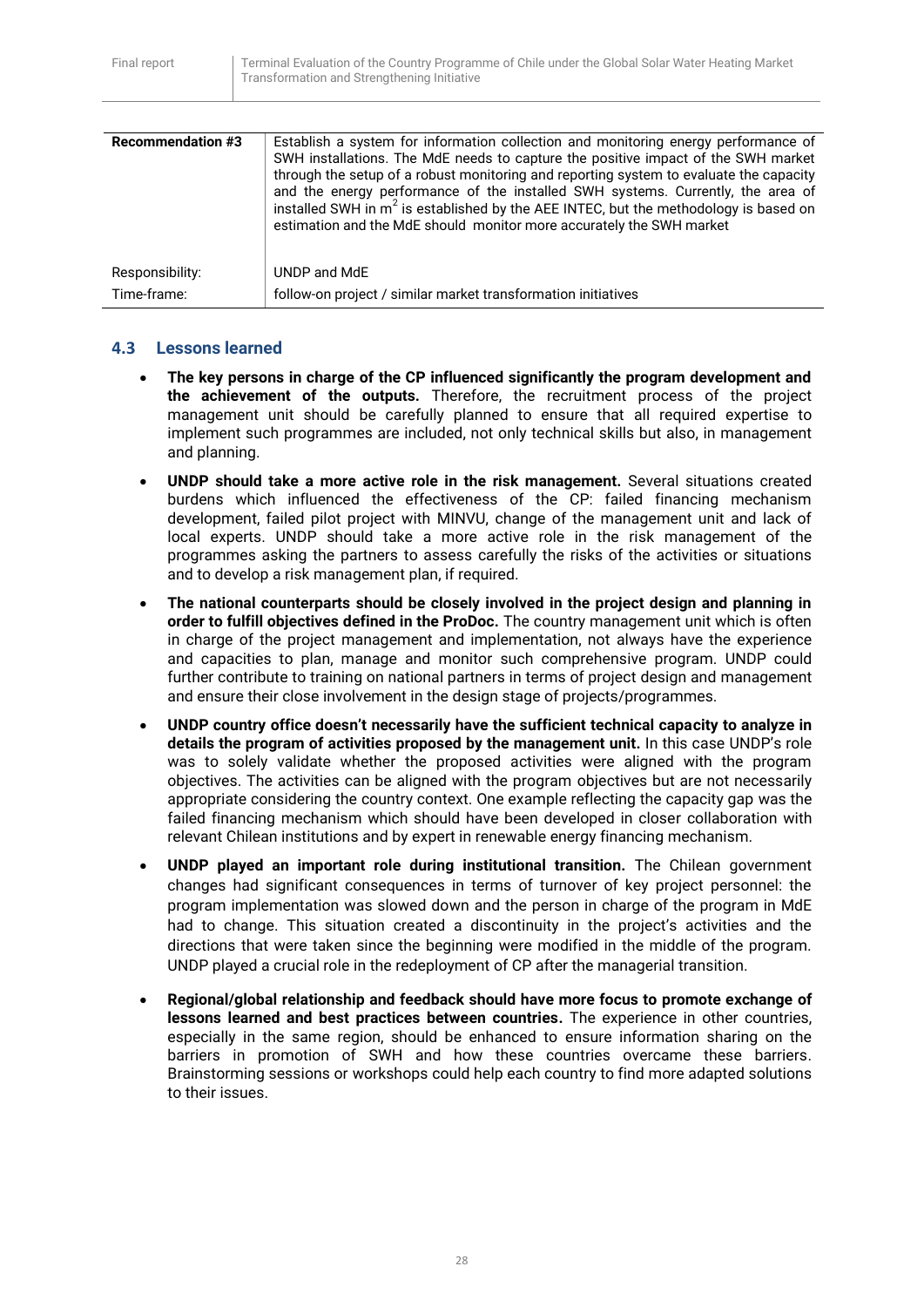## <span id="page-29-0"></span>ANNEX I. LIST OF THE PERSONS MET

#### **UNDP:**

Ms Ignacia Holmes, Program Officer Ms Paloma Toranzos, Program Associate

#### **Project team:**

Mr Andres Veliz, CP coordinator since 2013 Mr Leonardo Pimentel, CP technical assistant since 2013

#### **GOVERNMENT:**

#### **Ministry of Energy:**

Mr Emilio Rauld, Director of the CP (Coordinator of the CP between 2009 and 2013) **SEC** Mr Carlos Cerda, Director of the Solar Division

#### **MINVU**

Mr Camilo Lanata, architect at the División Técnica de Estudios y Fomento Habitacional

#### **ACADEMIA:**

Unfortunately, after several intents to organize conference calls with universities, it has not been possible to reach them.

#### **PRIVATE SECTOR:**

Mr Alferdo Gonzalez, Aiguasol Mr Matias Grandel, GIZ Ms Veronica Munita, ACESOL